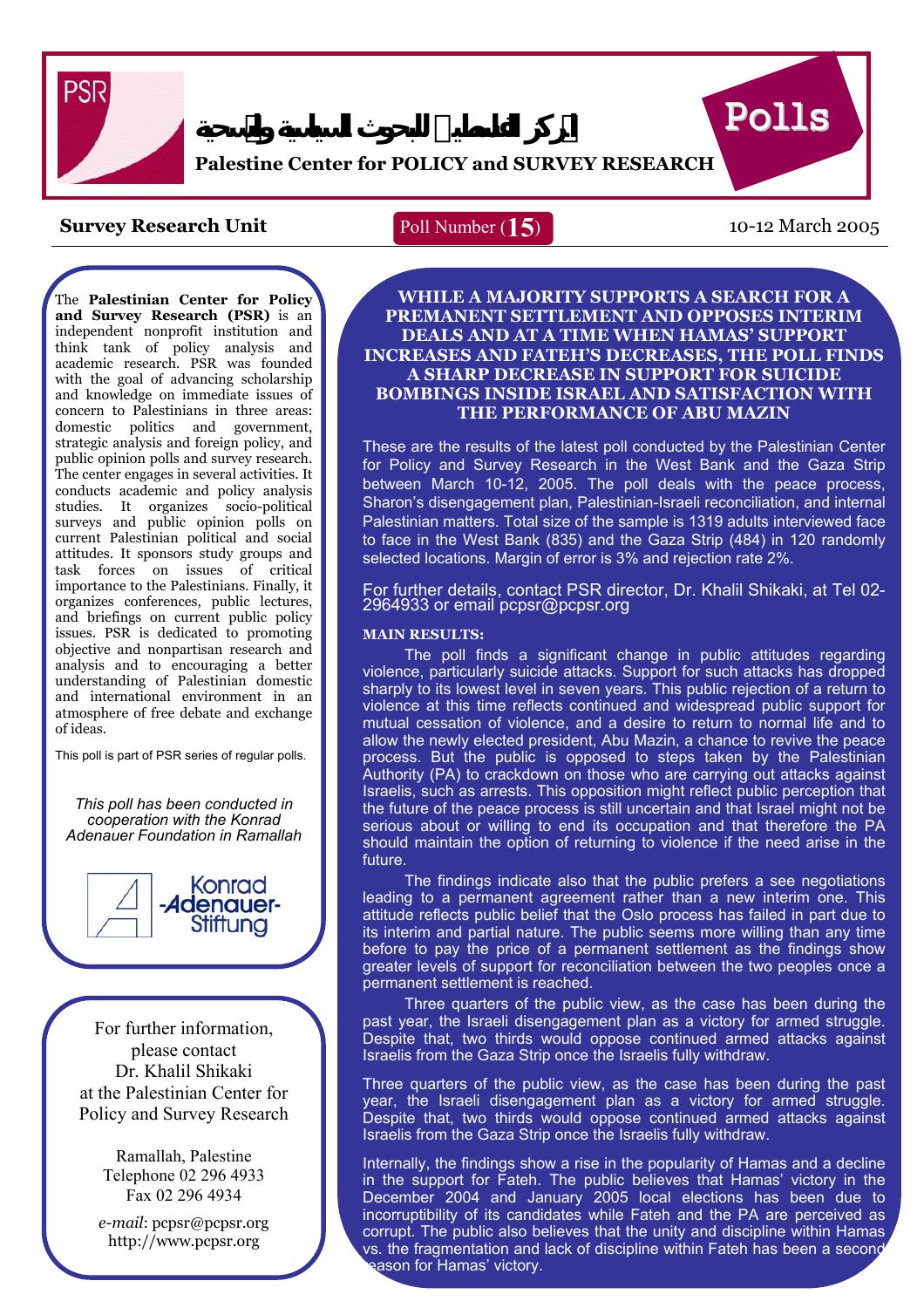### (1) Peace Process

- **Support for bombing (or suicide) attacks inside Israel drops from 77% last September to 29% in this poll. But support for arrest of the perpetrators of suicide attacks does not exceed 40%.**
- **84% support return to negotiations and 59% prefer a permanent, rather than interim agreement. 59% believe that it is possible to reach a compromise agreement with the Israeli leadership.**
- **59% support the Road Map and 35% oppose it.**
- **79% support the participation of Hamas in the negotiations with Israel while 79% prefer to see more active American involvement in the search for a peace agreement.**
- **A majority believes that the Oslo peace process failed because Israel was not forthcoming and continued to build Israeli settlements. Similarly, a majority blames Israel for the failure of the Camp David Summit believing the Israeli offer was insufficient.**

Findings show that support for the Tel Aviv night club suicide attack, which took place about three weeks ago, reaches 29% compared to 77% for the Bir Shiba suicide attack in September 2004 and 75% for the Maxim Restaurant suicide attack in Haifa in October 2003. Opposition to the Tel Aviv attack reaches 67%. But support for the steps taken by the PA to punish the perpetrators, such as arrests, does not exceed 40% while 57% oppose them. Public opposition to a crackdown on those who commit violence against Israelis might reflect belief that the peace process has not yet been revived. For example, only 44% view positively the achievements of Sharm al Sheikh summit in reviving the peace process. In other words, the public seeks to maintain the option of returning to violence if diplomacy fails.

Opposition to the Tel Aviv suicide attack increases in the Gaza Strip (70%) compared to the West Bank (65%), among holders of BA degree (71%) compared to illiterates (61%), among retired individuals and among employees (86% and 75% respectively) compared to students (62%), among the eldest (69%) compared to the youngest (61%), among individuals willing to buy lottery tickets  $(74%)$  compared to those unwilling to buy them  $(64%)$ , and among supporters of Fateh (75%) compared to supporters of Hamas (53%).

In the current Palestinian-Israeli negotiations, the public organizes its short term priorities as follows: release of prisoners is on top followed by three issues having the same exact importance: freezing settlement construction, stop building the separation barrier inside the West Bank, and return of laborers to work inside Israel. The next priority is the removal of Israeli checkpoints. In the West Bank alone, the list of priorities puts stopping the barrier in second place after release of prisoners, then the freeze of settlement construction, and the removal of checkpoints. In the Gaza Strip, release of prisoners' is also the top priority but it is followed by return of laborers to work inside Israel.

The poll also examined Palestinian preferences concerning the next steps that should be taken in the course of the peace process. 84% of the Palestinians support a return to negotiations on a comprehensive settlement and 59% prefer immediate return to final status negotiations on all issues in dispute at once, while 31% prefer a gradual step by step approach. Despite these preferences, 51% of the Palestinians say they will support their leadership decision to proceed in the peace process with the approach they prefer less, and 41% will not support their leadership decision in such a case.

59% of the Palestinians believe that it is possible to reach a compromise settlement with the other side's current leadership while 41% don't think it is possible. 62% believe the Palestinian leadership is strong enough to convince its constituency to accept such an agreement. Moreover, 65% of the Palestinians believe that the Israeli leadership is strong enough to convince its public to accept such a compromise.

Palestinians were further asked to assess the reasons for the Oslo process and the Camp David summit failures. A majority of the Palestinians (54%) put the blame mainly on Israel for not being forthcoming enough and continuing to build settlements. Only 5% of the Palestinian believe that the main reason for why the Oslo process failed was because the Palestinians were not forthcoming enough and maintained the use of violence. 33% blame the step by step approach for the failure. As to the Camp David summit, 50% of the Palestinians believe it failed because Barak yielded much less than he claimed he did. Only 5% believe that it failed because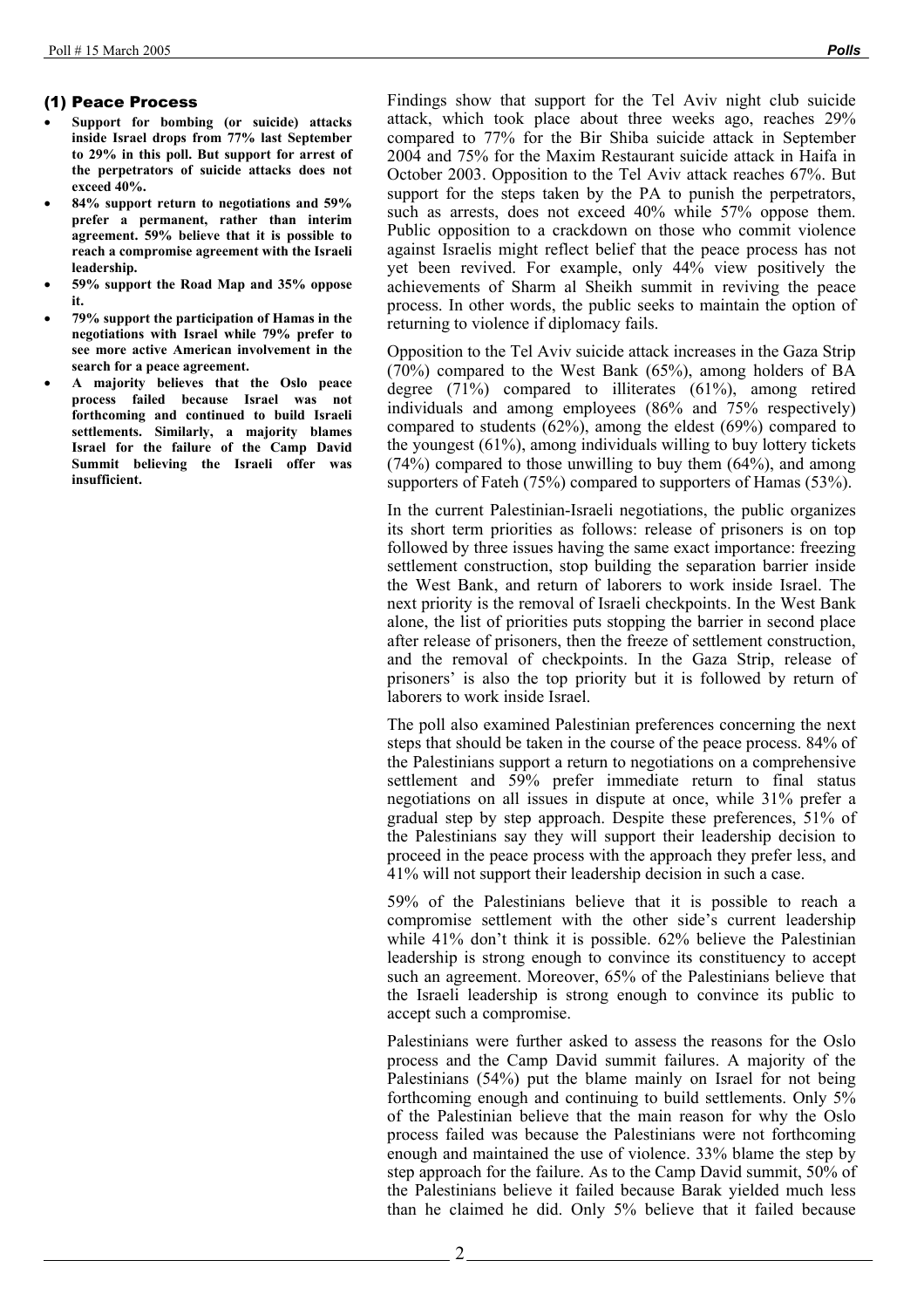Arafat did not seriously intend to reach a final and comprehensive settlement with Israel. 36% of Palestinians think the problems were too numerous and the differences too big to be solved all at once.

59% of the Palestinians support the Quartet's Roadmap plan compared to 35% among Palestinians who oppose it. Moreover, 79% support the participation of the Hamas in the negotiations between the Palestinian Authority and Israel compared to 19% who oppose it. Despite this, an identical percentage (79%) believe that the US should increase its involvement in trying to solve the Israeli Palestinian conflict, while 15% say it should decrease its involvement.

Three quarters of the Palestinians see Sharon's plan to evacuate the Israeli settlements from Gaza as a victory for the Palestinian armed struggle against Israel, while 23% do not see it as such. Despite that, only 29% of the Palestinians support and 68% oppose the continuation of armed attacks against Israeli targets from the Gaza Strip after full Israeli disengagement. 30% of the Palestinians believe that the Palestinian Authority has high capacity to control matters in the Gaza Strip after Israel's disengagement, 43% of think it has reasonable capacity and 23% think it has low or no capacity.

With Arafat's departure from the scene and with the renewed political activity, expectations and support for reconciliation following a comprehensive solution increased in a meaningful way for the first time. 24% of the Palestinians expect full reconciliation to be achieved in the next decade or in the next few years compared to 15% last June. 81% of the Palestinians support reconciliation today compared to 67% last June.

More important however is the consistent across the board increase in support for a list of specific reconciliation steps 89% of the Palestinians will support open borders to free movement of people and goods after a comprehensive settlement is reached, compared to 82% who said so last June. 73% support joint economic institutions and ventures compared to 66% and 66% respectively last June. 40% will support joint political institutions designed eventually to lead to a confederate system given a comprehensive settlement compared to 26% who said so last June. 42% support taking legal measures against incitement directed towards Israelis compared to 35% who said so in June 2004. 13% of the Palestinians will support adoption of a school curriculum that recognizes the sovereignty of the other state and educates against irredentist aspirations. In June 2004, only 4% of the Palestinians thought so.

Findings show that 80% of the Palestinians believe that the successful January elections for presidency could be seen as a step forward towards democracy in the PA, while 17% don't see the elections as such. 35% think there are slim chances that a democratic system will be established in the PA or a future Palestinian State. 44% think there are medium chances for that, and 19% give it high chances. Despite the appreciation of the role of the presidential elections in bringing about a possible democratic transition, only 35% evaluate the current state of democracy in the PA as good or very good, 34% think it is fair and 29% think democracy is in bad or very bad condition.

### (2) Sharon's Disengagement Plan

- **Three quarters see Sharon's disengagement plan as victory for armed struggle against Israeli occupation.**
- **Only 30% believe the PA has high capacity to control things in the Gaza Strip after the Israeli withdrawal.**
- **Two thirds oppose continued armed attacks against Israelis from the Gaza Strip after a full Israeli withdrawal from it.**

### (3) Reconciliation between the Two Peoples

- **81% support reconciliation between the Palestinian and Israeli peoples after reaching a peace agreement with Israel.**
- **Increase in the levels of support for various reconciliation measures: 89% support open borders between the two states; 73% support joint economic ventures and institutions; 40% support building joint political institutions; 42% support taking legal measures against incitement; and 13% support adopting school curriculum that recognizes Israel and teaches school children not to demand return of all Palestine to the Palestinians**

### (4) Internal Palestinian Conditions

- **Three quarters are satisfied with the performance of President Mahmud Abbas in the peace process and 62% think he is serious about fighting corruption.**
- **Only 45% give confidence to the new cabinet headed by Abu Ala'.**
- **80% view success in holding the presidential elections as a step forward toward democracy in Palestine, but only 35% give positive evaluation of the current status of Palestinian democracy.**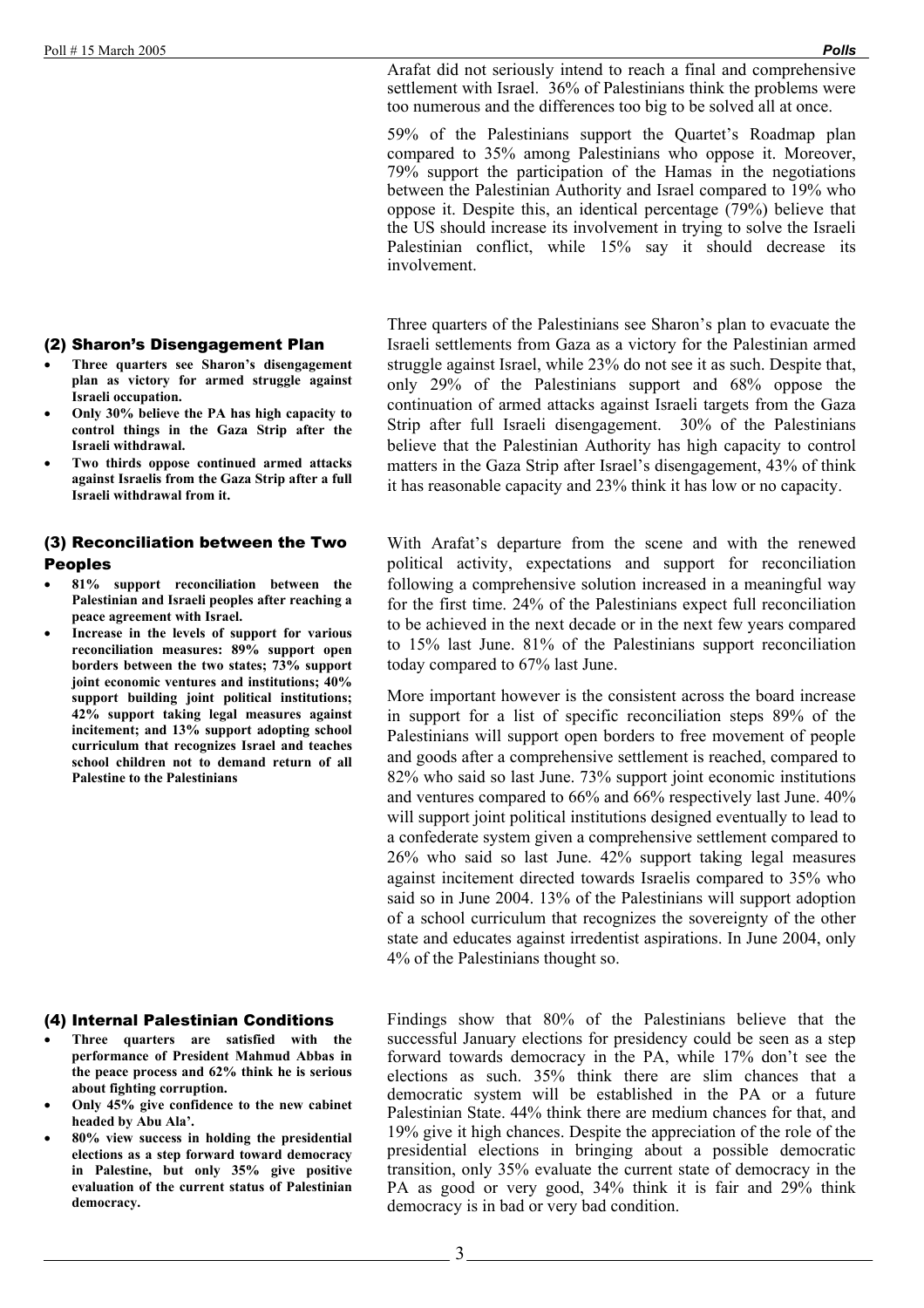- **Three quarters support a quota system for women whereby they are guaranteed 20% of the seats of the parliament. But the public is divided on the preferred electoral system: a district-based majority system, a proportional representation system, or a mixed system.**
- **Hamas' victory in local elections in December 2004 and January 2005 is attributed by the public to incorruptibility of its candidates and to the unity and disciple of its members while Fateh's loss is attributed to the corruption within the PA and the lack of the discipline within that movement.**
- **Support for Fateh drops to 36% and increases for Hamas to 25%.**

Three quarters are satisfied with Abu Mazin's performance with regard to steps taken to revive the peace process, such as the ceasefire and release of prisoners. 70% are satisfied with his dismissal of senior security officers, and 62% believe that Abu Mazin is serious about fighting corruption in the PA. On the other hand, only 45% give confidence in the new cabinet headed by Abu Ala'. Despite that, 71% believe the new cabinet will be able to return to the peace process; 57% believe it will be able to improve economic conditions; 52% believe it will be able to control the security situation including the enforcement of a ceasefire; a similar percentage believes the new cabinet will be able to fight corruption; and 49% believe it will be able to carry out political reforms.

With regard to the current debate on the election law, 75% support a women quota of 20% guaranteed seats in the legislative council. But the public is split on the electoral system with 39% supporting the current district-based majority system, 26% supporting a proportional representation system, and 25% supporting a mixed system combining elements of the two other systems.

With regard to reform, 91% support internal and external calls for fundamental political reforms in the PA, and 87% believe there is corruption in the PA, and 51% believe this corruption will increase or remain the same in the future.

Support for Fateh reaches 36% (compared to 40% last December) and for Hamas 25% (compared to 18% last December). The public expects close results for Fateh and Hamas in the upcoming May local elections and a victory for Fateh in the legislative elections scheduled for July 2005. But in the Gaza Strip, the public expects a major victory for Hamas in the local elections and a victory for Fateh in the legislative elections. The public believes that Hamas' victory in the previous local elections has been due firstly to the integrity and incorruptibility of its candidates and secondly to the unity and discipline within the movement. Fateh's loss is attributed firstly to the spread of corruption in the PA and Fateh and secondly to divisions and lack of discipline in the movement.

Support for Hamas increases in the Gaza Strip (33%) compared to the West Bank (21%), in refugee camps (29%) compared to villages and towns  $(21\%)$ , among women  $(29\%)$  compared to men  $(21\%)$ , among students and housewives (28% and 31% respectively) compared to employees and merchants (18% and 13% respectively), among those with the lowest income (32%) compared to those with the highest income (23%), among the youngest (30%) compared to the eldest (20%), among those who would strongly refuse to buy lottery tickets (37%) compared to those who would buy such tickets (14%), and among the most religious (28%) compared to the least religious (6%).

Support for Fateh is equal in the West Band and the Gaza Strip. It increases in refugee camps (38%) compared to cities (32%), among men (40%) compared to women (31%), among employees and students (46% and 40% respectively) compared to professionals (27%), among those working in the public sector (45%) compared to those working in the private sector (39%), among the unmarried (43%) compared to the married (33%), among the least religious (56%) compared to the most religious (33%) and among those willing to buy lottery tickets (51%) compared to those unwilling to do so (24%).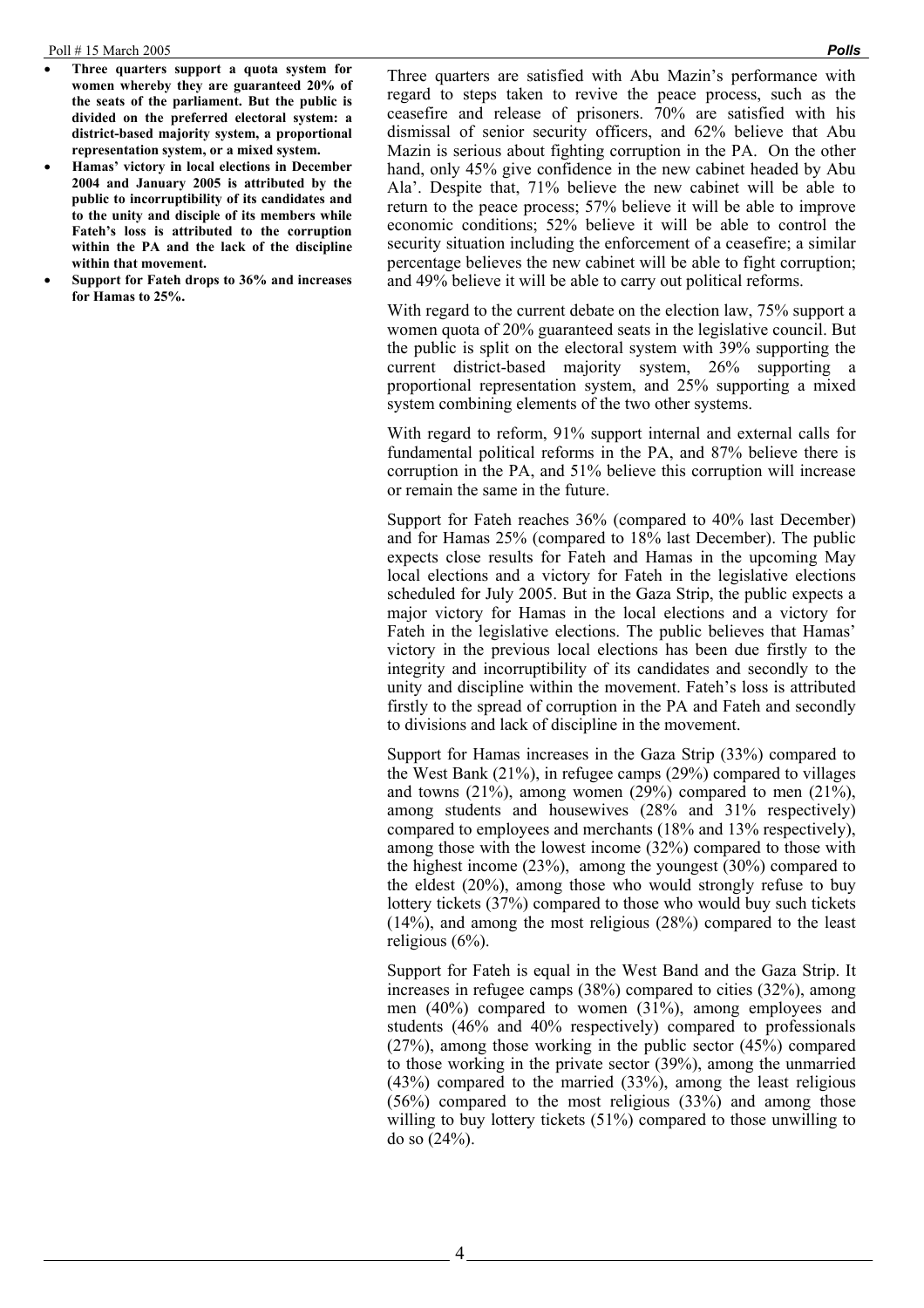# **Results of Poll # (15)**

10-12 March 2005

|                                                                                                                                                                                              | Total% | <b>West Bank%</b> | <b>Gaza Strip</b> % |
|----------------------------------------------------------------------------------------------------------------------------------------------------------------------------------------------|--------|-------------------|---------------------|
| 1) Now that the first phase of the local elections in the West Bank and the Gaza Strip has                                                                                                   |        |                   |                     |
| been completed, what are your expectations regarding the outcome of the upcoming local                                                                                                       |        |                   |                     |
| elections in April of this year? In your view, which of the candidates will do well, those                                                                                                   |        |                   |                     |
| nominated by Hamas, Fateh, the Left, Independents, or those nominated by their families?                                                                                                     |        |                   |                     |
| 1) Fateh candidates                                                                                                                                                                          | 39.6   | 44.6              | 31.0                |
| 2) Hamas and Islamic Jihad candidates                                                                                                                                                        | 36.8   | 29.6              | 49.2                |
| 3) leftest candidates (PFLP, DFLP, PPP, and al<br>Mobadara-the Initiative)                                                                                                                   | 1.4    | 2.0               | 0.2                 |
| 4) Independent candidates                                                                                                                                                                    | 5.5    | 7.7               | 1.9                 |
| 5) family candidates                                                                                                                                                                         | 6.1    | 7.9               | 2.9                 |
| 6) Other candidates                                                                                                                                                                          | 1.5    | 1.1               | 2.3                 |
| 7) DK/NA                                                                                                                                                                                     | 9.2    | 7.2               | 12.6                |
| 2) And what about you, will you give your vote in the local elections to candidates who are<br>mostly from Fateh, Hamas and Islamic Jihad, the Left, the Independents, or family<br>members? |        |                   |                     |
| 1) Fateh candidates                                                                                                                                                                          | 35.8   | 37.1              | 33.7                |
| 2) Hamas and Islamic Jihad candidates                                                                                                                                                        | 28.1   | 23.7              | 35.5                |
| 3) leftest candidates (PFLP, DFLP, PPP, and all<br>Mobadara-the Initiative)                                                                                                                  | 2.4    | 3.4               | 0.8                 |
| 4) Independent candidates                                                                                                                                                                    | 9.2    | 11.4              | 5.4                 |
| 5) family candidates                                                                                                                                                                         | 5.1    | 6.0               | 3.5                 |

**3) And what about the Parliamentay elections which are scheduled to take place in mid July, what are your expectations regarding the outcome of these elections for the Palestinian Legislative Council? Who are the likely winners, those nominated by by Hamas, Fateh, the Left, Independents, or those nominated by their families?** 

6) Other candidates 4.7 4.8 4.5 7) DK/NA 14.7 13.7 16.5

| 1) Fateh candidates                                                        | 51.8 | 55.1 | 46.1 |
|----------------------------------------------------------------------------|------|------|------|
| 2) Hamas and Islamic Jihad candidates                                      | 25.7 | 21.6 | 32.9 |
| 3) leftest candidates (PFLP, DFLP, PPP, and al<br>Mobadara-the Initiative) | 09   | 12   | 0.4  |
| 4) Independent candidates                                                  | 64   | 79   | 3.7  |
| 5) family candidates                                                       | 2.2  | 2.8  | 1.2  |
| 6) Other candidates                                                        | 2.0  | 1.8  | 2.3  |
| $7)$ DK/NA                                                                 | 11 1 | 97   | 134  |
|                                                                            |      |      |      |

### **4) And what about you, will you give your vote in the parliamentary elections to candidates who are mostly from Fateh, Hamas and Islamic Jihad, the Left, the Independents, or family members?**

| танно піснівсі з                                |      |      |      |
|-------------------------------------------------|------|------|------|
| 1) Fateh candidates                             | 39.8 | 41.3 | 37.2 |
| 2) Hamas and Islamic Jihad candidates           | 26.3 | 22.5 | 32.9 |
| 3) leftest candidates (PFLP, DFLP, PPP, and all | 2.4  | 3.2  | 1.0  |
| Mobadara-the Initiative)                        |      |      |      |
| 4) Independent candidates                       | 8.6  | 10.2 | 5.8  |
| 5) family candidates                            | 3.4  | 3.6  | 3.1  |
| 6) Other candidates                             | 3.3  | 3.1  | 3.5  |
| 7) will not participate in the elections        | 9.2  | 10.1 | 7.6  |
| 8) DK/NA                                        | 7.1  | 6.0  | 89   |
|                                                 |      |      |      |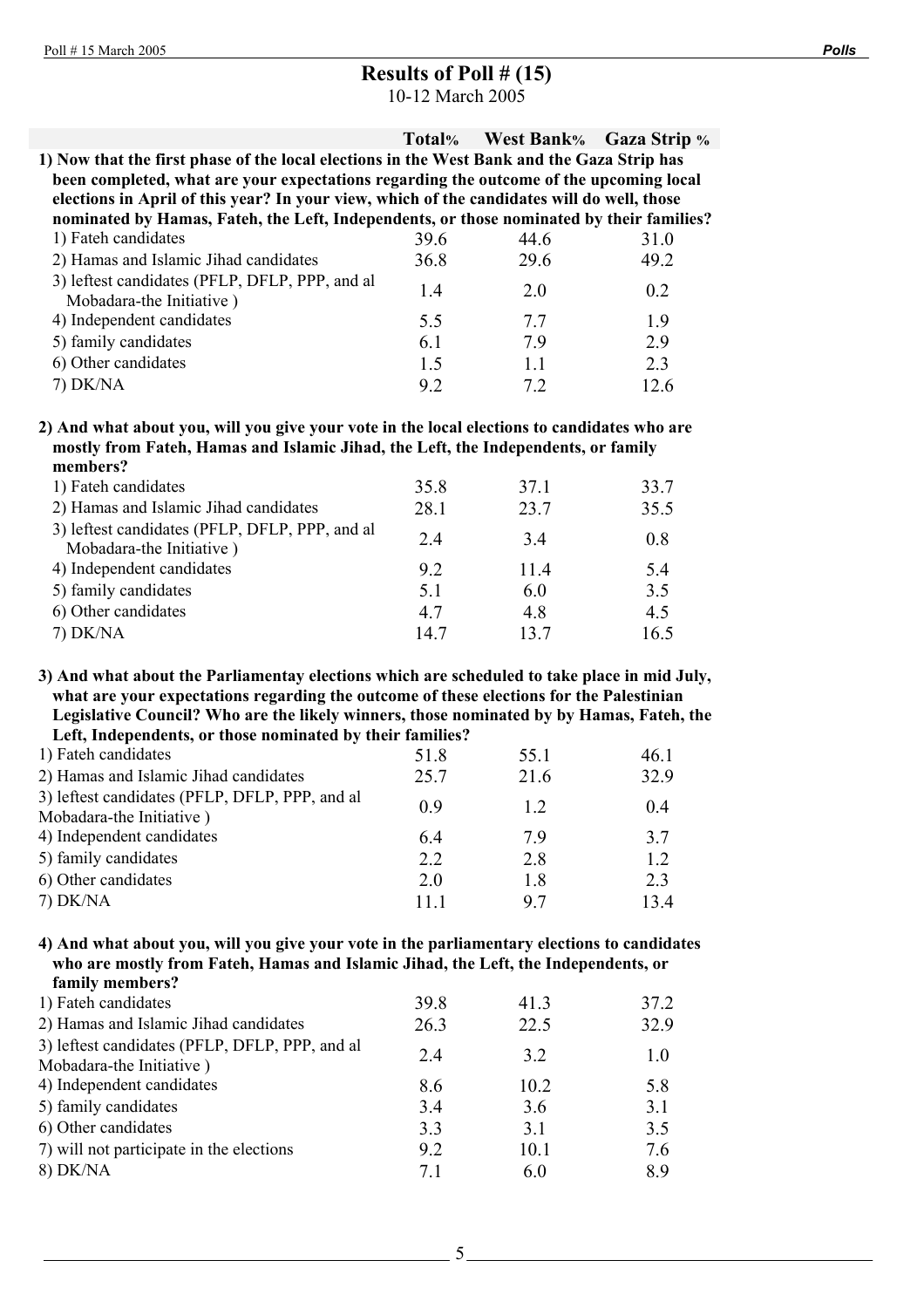| Poll #15 March 2005                                                                                                                                                                                                                                                            |        |                   |                     | <b>Polls</b> |
|--------------------------------------------------------------------------------------------------------------------------------------------------------------------------------------------------------------------------------------------------------------------------------|--------|-------------------|---------------------|--------------|
|                                                                                                                                                                                                                                                                                | Total% | <b>West Bank%</b> | <b>Gaza Strip %</b> |              |
| 5) Going back to the results of the local elections that have taken place in some local                                                                                                                                                                                        |        |                   |                     |              |
| councils in the West Bank and the Gaza Strip, which saw Hamas winning most of the                                                                                                                                                                                              |        |                   |                     |              |
| seats, what is your interpretation to the cause of Hamas victory?                                                                                                                                                                                                              |        |                   |                     |              |
| 1) Due to the integrity and incorruptibility of<br>its candidates                                                                                                                                                                                                              | 43.1   | 43.4              | 42.6                |              |
| 2) Due to its unity and effective organization                                                                                                                                                                                                                                 | 33.2   | 34.1              | 31.6                |              |
| 3) Due to its opposition the peace process                                                                                                                                                                                                                                     | 12.4   | 12.1              | 12.8                |              |
| 4) Due to other reasons (specify: ----)                                                                                                                                                                                                                                        | 7.9    | 6.7               | 9.9                 |              |
| 5) DK/NA                                                                                                                                                                                                                                                                       | 3.5    | 3.7               | 3.1                 |              |
| 6) And what about the defeat of Fateh in these local elections, what do you think has caused                                                                                                                                                                                   |        |                   |                     |              |
| it?                                                                                                                                                                                                                                                                            |        |                   |                     |              |
| 1) Due to the spread of corruption in the PA<br>and Fateh                                                                                                                                                                                                                      | 48.1   | 48.9              | 46.7                |              |
| 2) Due to divisions and insubordination within<br>it                                                                                                                                                                                                                           | 35.9   | 33.9              | 39.3                |              |
| 3) Due to support for the peace process                                                                                                                                                                                                                                        | 9.2    | 9.7               | 8.3                 |              |
| 4) Due to other reasons (specify: -----)                                                                                                                                                                                                                                       | 2.7    | 2.5               | 2.9                 |              |
| 5) DK/NA                                                                                                                                                                                                                                                                       | 4.2    | 4.9               | 2.9                 |              |
|                                                                                                                                                                                                                                                                                |        |                   |                     |              |
| Mahmud Abbas (Abu Mazin), Israeil Prime Minister Ariel Sharon, Egyptian President<br>Hosni Mubarak, and the Jordanian King Abdullah. Do you feel today that the summit<br>meeting has contributed or has not conrtibuted to reviving the Palestinian-Israeli peace<br>process? |        |                   |                     |              |
| 1) Definitely it contributed                                                                                                                                                                                                                                                   | 8.4    | 6.1               | 12.4                |              |
| 2) think it contributed                                                                                                                                                                                                                                                        | 35.6   | 37.7              | 32.0                |              |
| 3) Think it did not contribute                                                                                                                                                                                                                                                 | 37.6   | 40.5              | 32.6                |              |
| 4) Definitely it did not contribute                                                                                                                                                                                                                                            | 14.2   | 12.0              | 18.0                |              |
| 5) DK/NA                                                                                                                                                                                                                                                                       | 4.2    | 3.7               | 5.0                 |              |
| 8) Now, two months after the election of Mahmud Abbas (Abu Mazin) as president, do you                                                                                                                                                                                         |        |                   |                     |              |
| see him serious about fighting corruption?                                                                                                                                                                                                                                     |        |                   |                     |              |
| 1) Definitely yes                                                                                                                                                                                                                                                              | 14.3   | 12.1              | 18.2                |              |
| $2)$ Yes                                                                                                                                                                                                                                                                       | 48.1   | 50.1              | 44.6                |              |
| 3) No                                                                                                                                                                                                                                                                          | 23.2   | 22.9              | 23.8                |              |
| 4) Definitely no                                                                                                                                                                                                                                                               | 7.0    | 6.8               | 7.2                 |              |
| 5) DK/NA                                                                                                                                                                                                                                                                       | 7.4    | 8.1               | 6.2                 |              |
| 9) And what about the practicle steps which he has taken so far to revive the peace process,<br>such as the ceasefire, release of prisoners, and others? Tell us are you satisfied or<br>unsatisfied with his performance in the peace process?                                |        |                   |                     |              |
| 1) Very satisfied                                                                                                                                                                                                                                                              | 14.0   | 10.7              | 19.8                |              |
| 2) Satisfied                                                                                                                                                                                                                                                                   | 61.0   | 60.8              | 61.4                |              |
| 3) Unsatisfied                                                                                                                                                                                                                                                                 | 18.8   | 21.7              | 13.8                |              |
| 4) Very unsatisfied                                                                                                                                                                                                                                                            | 4.4    | 4.6               | 4.1                 |              |
| 5) DK/NA                                                                                                                                                                                                                                                                       | 1.7    | 2.3               | 0.8                 |              |
| 10) President Abu Mazin has fired some of the top security officials. Tell us are you<br>satisfied or unsatisfied with this step?                                                                                                                                              |        |                   |                     |              |
| 1) Very satisfied                                                                                                                                                                                                                                                              | 19.3   | 16.4              | 24.4                |              |
| 2) Satisfied                                                                                                                                                                                                                                                                   | 51.1   | 50.3              | 52.5                |              |
| 3) Unsatisfied                                                                                                                                                                                                                                                                 | 15.8   | 17.2              | 13.4                |              |
| 4) Very unsatisfied                                                                                                                                                                                                                                                            | 3.5    | 4.3               | 2.1                 |              |
| 5) DK/NA                                                                                                                                                                                                                                                                       | 10.2   | 11.7              | 7.6                 |              |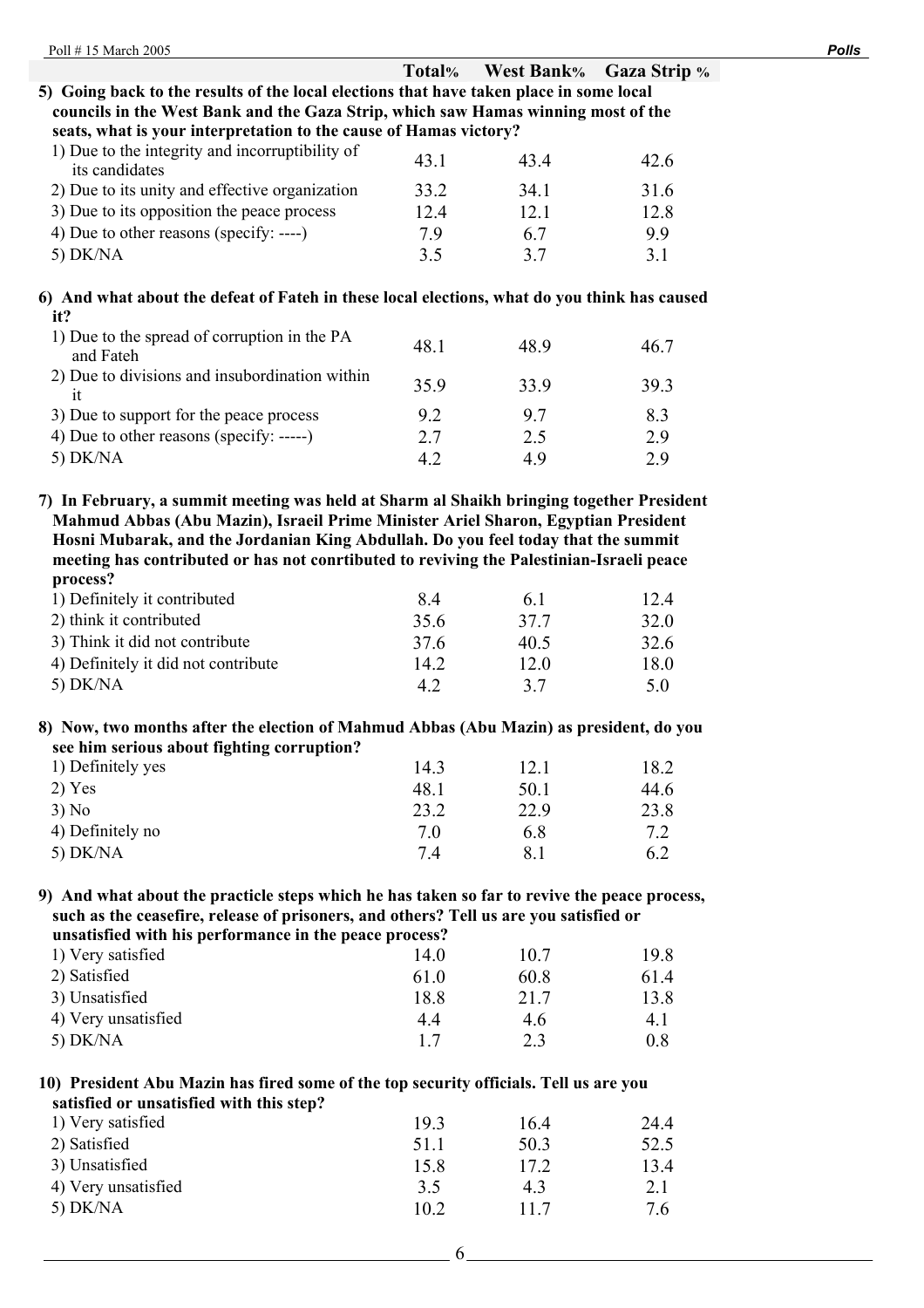| Poll #15 March 2005                                                                      |        |      |                         | <b>Polls</b> |
|------------------------------------------------------------------------------------------|--------|------|-------------------------|--------------|
|                                                                                          | Total% |      | West Bank% Gaza Strip % |              |
| 11) Abu Ala has formed a government composed of ministers who are not members of the     |        |      |                         |              |
| PLC. What do you think of the new governement? For example, do you give it or do not     |        |      |                         |              |
| give it confidence?                                                                      |        |      |                         |              |
| 1) I certainly give it confidence                                                        | 7.4    | 7.3  | 7.6                     |              |
| 2) I give it confidence                                                                  | 37.8   | 39.3 | 35.3                    |              |
| 3) I do not give it confidence                                                           | 33.0   | 34.6 | 30.4                    |              |
| 4) I certainly do not give it confidence                                                 | 6.0    | 5.0  | 7.6                     |              |
| $5)$ DK/NA                                                                               | 15.7   | 13.8 | 19.0                    |              |
| Do you think Abu Ala and his government are able to do the following?                    |        |      |                         |              |
| 12-1) political reforms you want                                                         |        |      |                         |              |
| 1) Certainly yes                                                                         | 8.8    | 8.9  | 8.7                     |              |
| $2)$ yes                                                                                 | 39.7   | 38.4 | 41.7                    |              |
| 3) no                                                                                    | 34.6   | 37.4 | 29.8                    |              |
| 4) certainly no                                                                          | 9.1    | 7.7  | 11.6                    |              |
| 5) DK/NA                                                                                 | 7.9    | 7.7  | 8.3                     |              |
| 12-2 fight corruption                                                                    |        |      |                         |              |
| 1) Certainly yes                                                                         | 7.1    | 7.4  | 6.4                     |              |
| $2)$ yes                                                                                 | 44.4   | 43.2 | 46.5                    |              |
| 3) no                                                                                    | 33.0   | 35.9 | 27.9                    |              |
| 4) certainly no                                                                          | 9.1    | 7.2  | 12.4                    |              |
| 5) $DK/NA$                                                                               | 6.4    | 6.2  | 6.8                     |              |
|                                                                                          |        |      |                         |              |
| 12-3 improve the economic conditions                                                     |        |      |                         |              |
| 1) Certainly yes                                                                         | 7.1    | 6.8  | 7.4                     |              |
| $2)$ yes                                                                                 | 49.5   | 48.8 | 50.8                    |              |
| 3) no                                                                                    | 29.1   | 31.1 | 25.6                    |              |
| 4) certainly no                                                                          | 7.6    | 6.7  | 9.1                     |              |
| 5) DK/NA                                                                                 | 6.8    | 6.6  | 7.0                     |              |
| 12-4 return to negotiations with Israel                                                  |        |      |                         |              |
| 1) Certainly yes                                                                         | 12.3   | 12.6 | 11.8                    |              |
| $2)$ yes                                                                                 | 58.4   | 56.8 | 61.2                    |              |
| 3) no                                                                                    | 18.1   | 19.3 | 16.1                    |              |
| 4) certainly no                                                                          | 4.9    | 4.6  | 5.4                     |              |
| 5) DK/NA                                                                                 | 6.4    | 6.8  | 5.6                     |              |
| 12-5 control the internal security situation including the enforcement of a ceasefire on |        |      |                         |              |
| <b>Palestinian factions</b>                                                              |        |      |                         |              |
| 1) Certainly yes                                                                         | 7.7    | 7.2  | 8.7                     |              |
| $2)$ yes                                                                                 | 44.4   | 41.7 | 49.2                    |              |
| 3) no                                                                                    | 32.2   |      |                         |              |
|                                                                                          |        | 35.6 | 26.4                    |              |
| 4) certainly no                                                                          | 8.6    | 8.6  | 8.7                     |              |
| 5) DK/NA                                                                                 | 7.0    | 6.9  | 7.0                     |              |
| 13) With regard to current negotiations between the Palestinian Authority and Israel,    |        |      |                         |              |
| which issue in the short run should in your view be the first priority?                  |        |      |                         |              |
| 1) Freezing Israeli settlements                                                          | 17.2   | 16.9 | 17.8                    |              |
| 2) Return of laborers to work in Israel                                                  | 16.8   | 11.1 | 26.7                    |              |
| 3) Removal of checkpoints                                                                | 11.4   | 14.6 | 6.0                     |              |
| 4) Release of more prisoners                                                             | 33.0   | 29.6 | 38.8                    |              |
| 5) stop the building of the wall                                                         | 17.1   | 22.5 | 7.9                     |              |
| $6)$ others (specify: ------)                                                            | 3.4    | 3.8  | 2.7                     |              |
| 7) DK/NA                                                                                 | 1.0    | 1.4  | 0.2                     |              |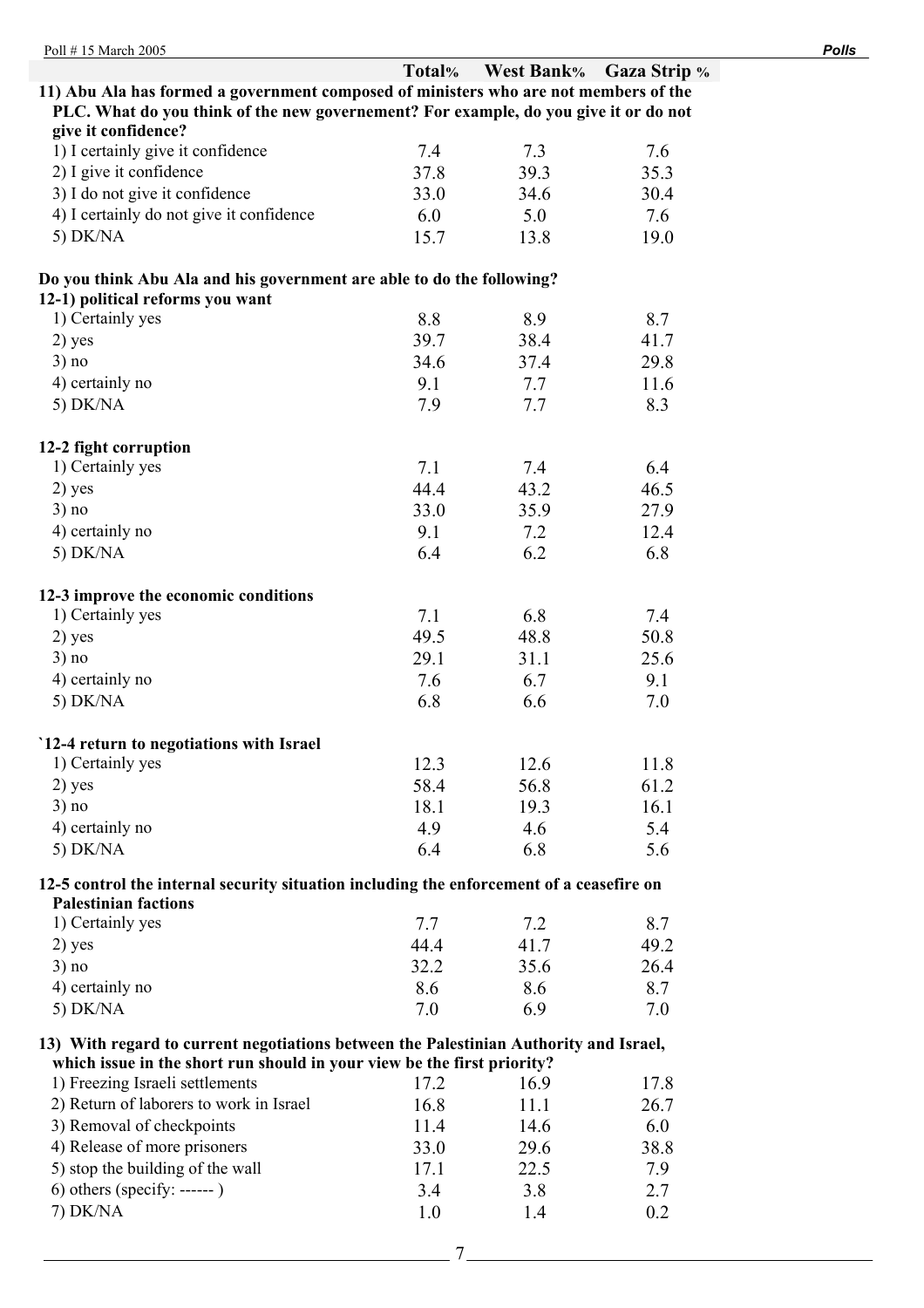|                                                                                                                                                                            |      | Total% West Bank% Gaza Strip % |      |
|----------------------------------------------------------------------------------------------------------------------------------------------------------------------------|------|--------------------------------|------|
| 14) The PLC is currently debating an amendment to the election law. Some demand that<br>women should be given a guaranteed percentage of seats in the new PLC, for example |      |                                |      |
| 20%, while others oppose that. Do you support or oppose such an amendment?                                                                                                 |      |                                |      |
| 1) I strongly support giving women a<br>guaranteed percentage of seats, about 20%.                                                                                         | 43.1 | 41.0                           | 46.8 |
| 2) I support giving women a guaranteed<br>percentage of seats, about 20%.                                                                                                  | 34.1 | 38.3                           | 26.7 |
| 3) I oppose giving women a guaranteed<br>percentage of seats, about 20%.                                                                                                   | 12.9 | 12.2                           | 14.1 |
| 4) I strongly oppose giving women a<br>guaranteed percentage of seats, about 20%.                                                                                          | 7.8  | 6.1                            | 10.8 |
| 5) $DK/NA$                                                                                                                                                                 | 2.1  | 2.4                            | 17   |
| 15) Also some prefer to keep the current majoritarian electoral system in which Palestine is                                                                               |      |                                |      |

**divided into 16 districts and where the winning candidate is the one who wins the majority of votes in his district, while others prefer replacing it with a new proportional representation system whereby Palestine become one district and each party or political movement receives a number of seats equal to the percentage of votes in received from voters. Another group prefers a mixed system that combines the two systems. Which system you prefere: the majoritarian, the proportional representation, or the mixed?**  1) prefer the current majoritarian system 39.2 37.9 41.3 2) prefer a proportional representation system  $25.5$   $26.4$   $24.0$ 3) prefer a mixed system: 50% of the seats by a majoritarian system and 50% by a proportional representation system 18.7 18.2 19.4 4) prefer a mixed system: one third of the seats by a majoritarian system and two thirds by a proportional representation system 3.5 3.5 3.5 5) prefer a mixed system: two thirds of the seats by a majoritarian system and one third by a proportional representation system 2.9 2.4 3.7 6) DK/NA 10.3 11.6 8.1

### **16) Do you see Sharon's plan to evacuate the Israeli settlements from Gaza as a victory for the Palestinian armed struggle against Israel or don't you see it as a victory?**

| 1) Definitely this is a Palestinian victory     | 38.8 | 317  | 510            |
|-------------------------------------------------|------|------|----------------|
| 2) Think this is a Palestinian victory          | 36.6 | 38.6 | 33.1           |
| 3) Think this is not a Palestinian victory      | 18.6 | 219  | 12.8           |
| 4) Definitely this is not a Palestinian victory | 47   | 5.6  | 31             |
| 5) $DK/NA$                                      | 14   | 2.2  | 0 <sub>0</sub> |

### **17) And how do you think most Palestinians see Sharon's plan to evacuate the Israeli settlements from Gaza? Do most Palestinians see it or don't see it as a victory for the Palestinian armed struggle?**

| 1) Most Palestinians see it as a victory for the<br><b>Palestinians</b> | 77 3       | 73 2 | 84.5 |
|-------------------------------------------------------------------------|------------|------|------|
| 2) Most Palestinians don't see it as a victory<br>for the Palestinians  | 179        | 21.6 | 11.6 |
| $3)$ DK/NA                                                              | $4 \Delta$ | 51   | 35   |

### **18) How would you evaluate the capacity of the Palestinian Authority to control matters in the Gaza Strip after Israel's disengagement there?**

| 1) High capacity               | 30.6 | 29.7 | 316  |
|--------------------------------|------|------|------|
| 2) Reasonable capacity         | 43 0 | 39 R | 48.6 |
| 3) Low capacity                | 150  | 169  | 11.8 |
| 4) The capacity does not exist | 83   | 104  | 4.8  |
| $4)$ DK/NA                     | 33   | 3.2  | 3.3  |
|                                |      |      |      |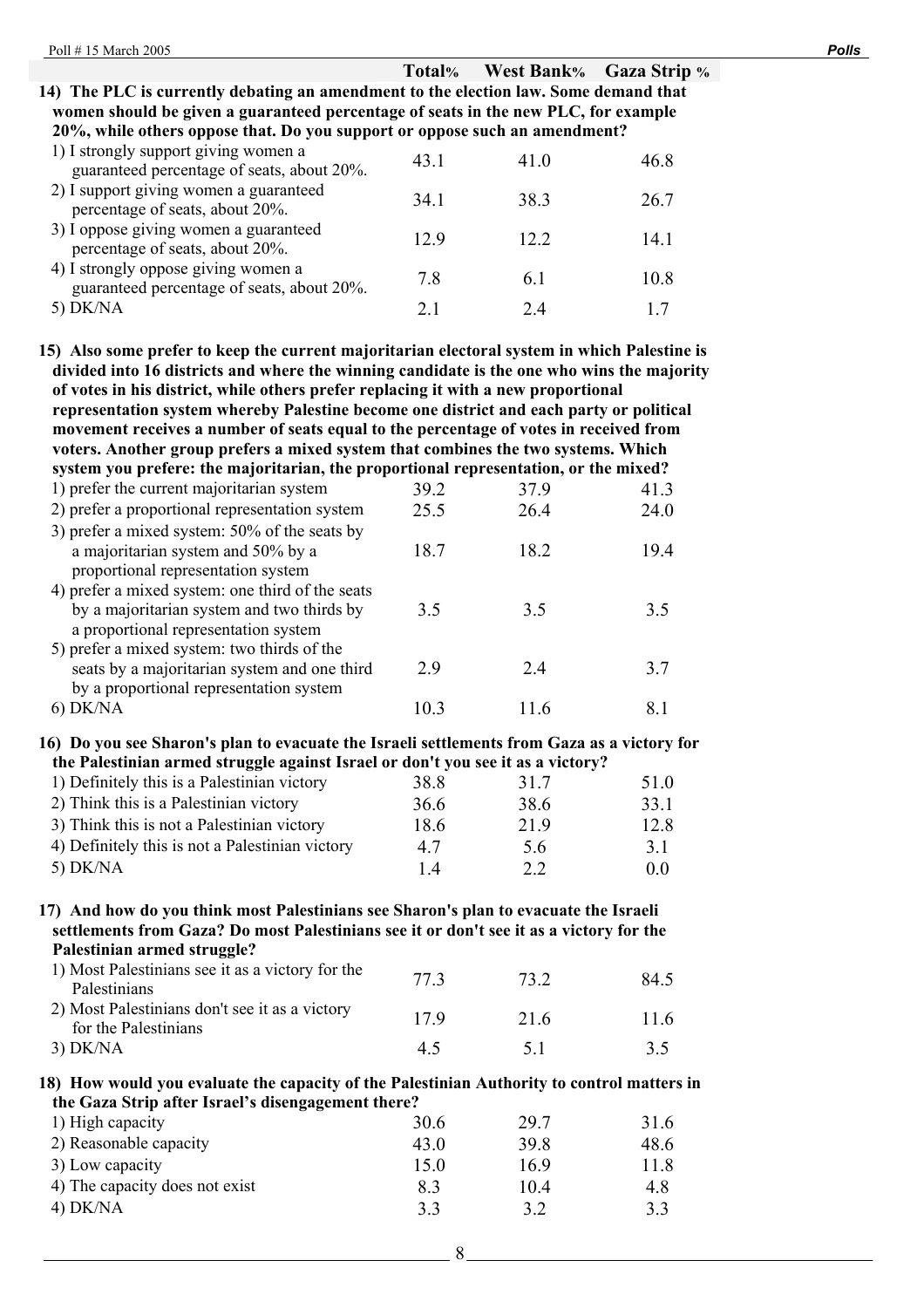# **Total% West Bank% Gaza Strip %**

**19) If Israel disengages fully in the Gaza strip, including the evacuation of all settlements and the Philadelphi route, and if it lifts the air and sea blockade on the Gaza strip, do you in this case support or oppose the continuation of armed attackds aginast Israeli targets from the Gaza Strip?** 

| 1) strongly support | 4.6  | 4.4  | 5.0  |
|---------------------|------|------|------|
| 2) support          | 24.4 | 25.0 | 23.3 |
| 3) oppose           | 55.0 | 56.0 | 53.1 |
| 4) strongly oppose  | 12.5 | 9.8  | 17 1 |
| $5)$ DK/NA          | 3.5  | 47   |      |

**20) The US, Russia, the European Community and the UN, the so called "Quartet", have put forward a "Roadmap" for the implementation of a final settlement within 3 years. The plan includes political reforms in the Palestinian Authority, including a constitution and election of a strong Prime Minister, stopping the incitement and violence on both sides under the Quartet's supervision, a freeze on settlements and the establishment of a Palestinian State within provisional borders. The next phase will see negotiations on the final borders under the auspices of an international conference. Do you support or oppose this initiative?** 

| 1) Strongly support     | 87   | 54   | 14.5 |
|-------------------------|------|------|------|
| 2) Support              | 50.6 | 53.3 | 459  |
| 3) Oppose               | 26.0 | 28.3 | 22.1 |
| 4) Strongly oppose      | 88   | 73   | 114  |
| 5) Don't know/No answer | 5 Q  | 57   | 62   |

**21) Now that the Palestinians performed orderly elections for Presidency in the Palestinian Authority, could this be seen or could it not be seen as a step forward towards democracy in the Palestinian Authority?** 

| $\cdots$ , $\cdots$ , $\cdots$ , $\cdots$ , $\cdots$ , $\cdots$ , $\cdots$ , $\cdots$ , $\cdots$ , $\cdots$ , $\cdots$ |      |      |      |
|------------------------------------------------------------------------------------------------------------------------|------|------|------|
| 1) Definitely could be seen as a step forward                                                                          | 30 R | 25.3 | 40.2 |
| 2) Think this could be seen as a step forward                                                                          | 49.3 | 52.3 | 44.1 |
| 3) Think this could not be seen as a step<br>forward                                                                   | 12.1 | 13.8 | 91   |
| 4) Definitely could not be seen as a step<br>forward                                                                   | 49   | 5.2  | 4.3  |
| $5)$ DK/NA                                                                                                             | 30   | 35   | 23   |

### **22) And what are the chances that a democratic system will be established in the Palestinian Authority or in a future Palestinian State?**

| 1) Very slim chances | 10.0 | 97   | 10.5 |
|----------------------|------|------|------|
| 2) Slim chances      | 24.7 | 28.3 | 18.6 |
| 3) Medium chances    | 43.7 | 42.2 | 46.3 |
| 4) High chances      | 16.4 | 15.6 | 17.8 |
| 5) Very high chances | 2.2  | 19   | 2.7  |
| $5)$ DK/NA           | 3.0  | 2.4  | 4. I |

### **23) How would you evaluate the current status of democracy and human rights in the Palestinian Authority? Would you say it is:**

| r alestiniali Authority: Would you say it is: |      |      |      |
|-----------------------------------------------|------|------|------|
| 1) Very good                                  | 4.3  | 4.0  | 5.0  |
| $2)$ Good                                     | 30.6 | 31.6 | 28.7 |
| 3) Fair                                       | 34.3 | 34.5 | 34.1 |
| 4) Bad                                        | 18.0 | 17.5 | 18.8 |
| 5) Very bad                                   | 11.1 | 10.5 | 12.0 |
| $6)$ DK/NA                                    | 17   | 1 Q  | 14   |
|                                               |      |      |      |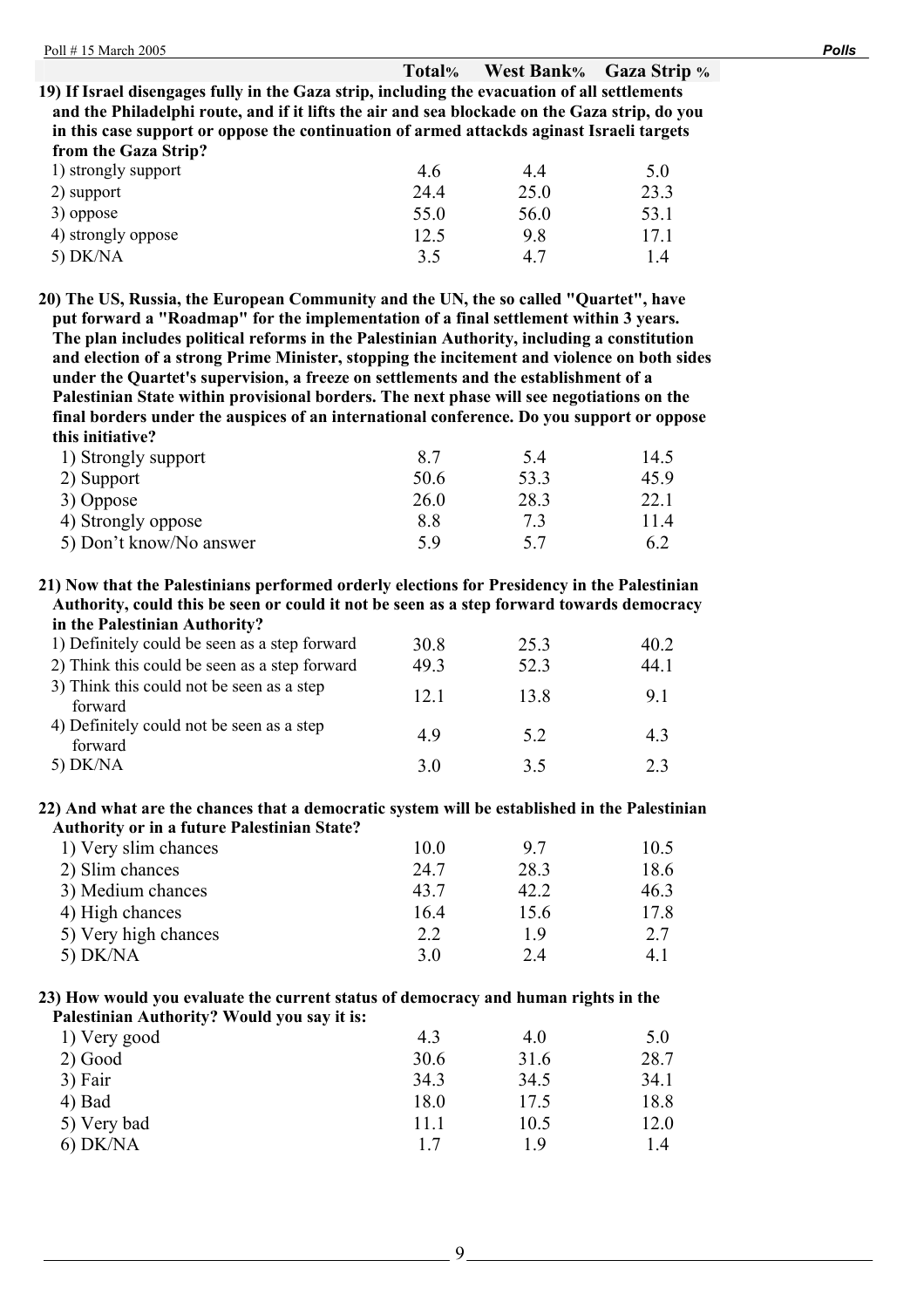|                                                                                               | Total% | West Bank% Gaza Strip % |      |
|-----------------------------------------------------------------------------------------------|--------|-------------------------|------|
| 24) What do you expect to happen now after the summit meeting between Abu-Mazin and           |        |                         |      |
| Sharon in Sharm al-Shaikh?                                                                    |        |                         |      |
| 1) Negotiations will resume soon enough and<br>armed confrontations will stop                 | 24.9   | 21.6                    | 30.6 |
| 2) Negotiations will resume but some armed<br>attacks will continue                           | 54.5   | 57.6                    | 49.2 |
| 3) Armed confrontations will not stop and<br>the two sides will not return to<br>negotiations | 14.7   | 15.6                    | 13.2 |
| $4)$ DK/NA                                                                                    | 59     | 53                      | 7 Q  |

**stages over several years or a comprehensive agreement on all issues at once.** 

**A solution in stages allows to better verify the other side's compliance but creates an incentive for the disruption of the process along the way.** 

**A comprehensive solution of all issues at once is less efficient in terms of the verification of the other side's compliance but decreases the chances that the process will fail along the way. Which approach do you prefer?** 

| 1) A solution in stages over several years                 | 311  | 29.3 | 34.3 |
|------------------------------------------------------------|------|------|------|
| 2) A comprehensive solution of all issues at<br>once       | 59.1 | 59.4 | 58.5 |
| $3)$ (Do not read) Don't prefer any of these<br>approaches | 3.3  | 35   | 31   |
| 3) (Do not read) Not interested in an<br>agrement          | 2.1  | 2.8  | 0.8  |
| 5) (Do not read) DK/NA                                     | 44   | 50   | 22   |

### **26) and if the PA will adopt the approach you prefer less, will you support or oppose the decision?**

| 1) Will definitely support | 69   | 4.7  | 10.7 |
|----------------------------|------|------|------|
| 2) Think will support      | 43.8 | 463  | 39 5 |
| 3) Think will oppose       | 35.6 | 35.4 | 35.7 |
| 4) Will definitely oppose  | 49   | 4.7  | 52   |
| 5) $DK/NA$                 | 89   | 89   | 89   |
|                            |      |      |      |

### **27) In your opinion, is it possible these days to reach a compromise settlement with the current Israeli leadership?**

| 1) Definitely possible    | 64   | 46   | 95   |
|---------------------------|------|------|------|
| 2) Think it is possible   | 524  | 510  | 55.0 |
| 3) Think it is impossible | 29.6 | 33.1 | 23.6 |
| 4) Definitely impossible  | 10.9 | 104  | 11.8 |
| 5) $DK/NA$                | 0.7  | 1 O  | 02   |

### **28) And if a compromise settlement is negotiated with the Israeli leadership, do you think the Israeli leaders are strong enough to convince the Israelis to accept such a compromise settlement?**

| 1) Definitely they are     | 171  | 159  | 19 O |
|----------------------------|------|------|------|
| 2) Think they are          | 48.1 | 51.0 | 43.0 |
| 3) Think they are not      | 25.5 | 24 1 | 279  |
| 4) Definitely they are not | 63   | 6.2  | 64   |
| 5) $DK/NA$                 | 31   | 28   | 37   |

# **29) And what about the Palestinian leadership? Is it strong enough to convince the**

| Palestinians to accept such a compromise settlement? |      |      |      |
|------------------------------------------------------|------|------|------|
| 1) Definitely it is                                  | 13.3 | 11.5 | 16.5 |
| 2) Think it is                                       | 48.6 | 511  | 44.2 |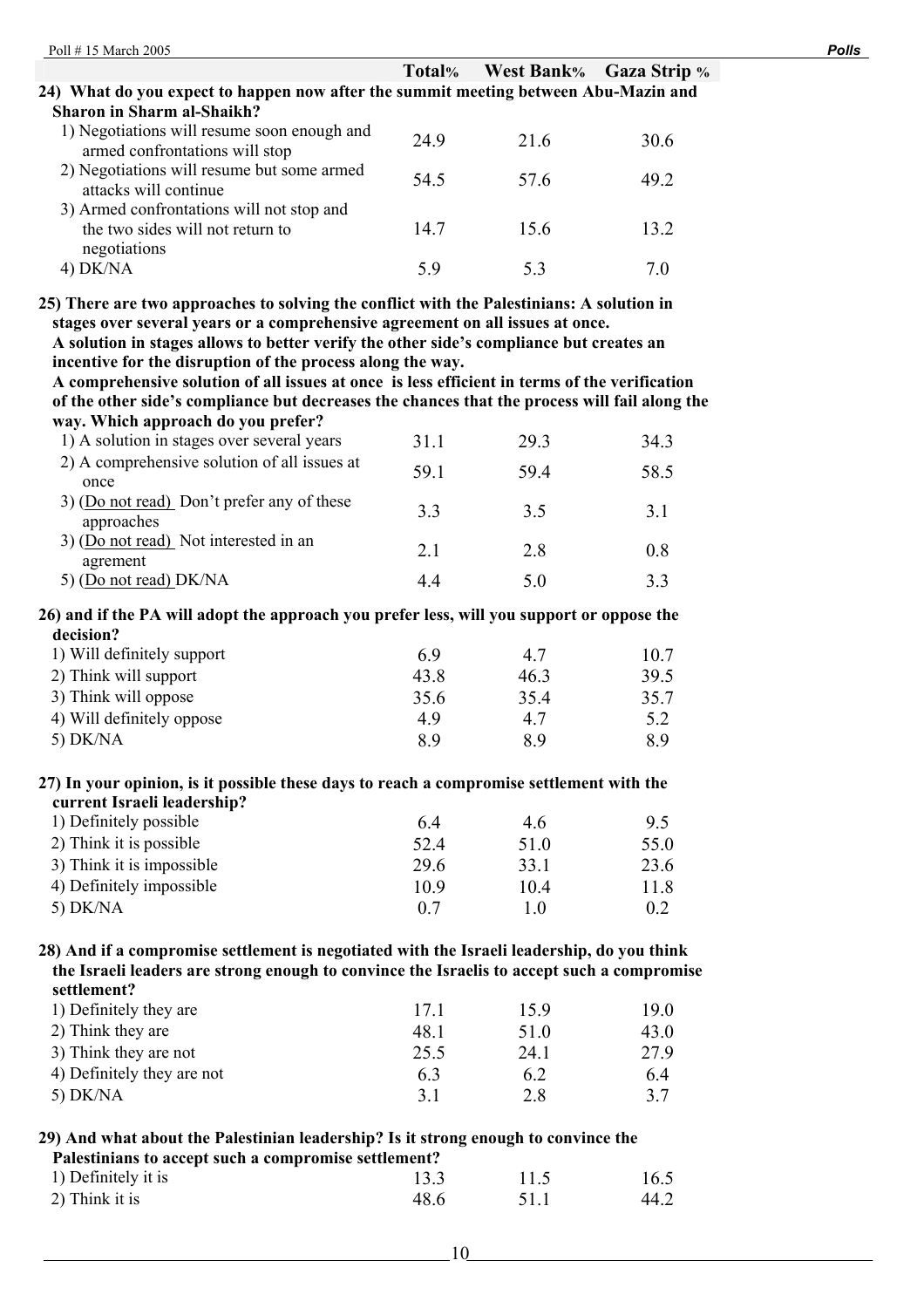|                                                                                            | Total% | <b>West Bank%</b> | <b>Gaza Strip</b> % |
|--------------------------------------------------------------------------------------------|--------|-------------------|---------------------|
| 3) Think it is not                                                                         | 27.6   | 27.3              | 28.1                |
| 4) Definitely it is not                                                                    | 7.6    | 7.3               | 8.1                 |
| $5)$ DK/NA                                                                                 | 2.9    | 2.8               | 3.1                 |
| 30) Do you support the participation of Hamas in the negotiations between the Palestinian  |        |                   |                     |
| <b>Authority and Israel?</b>                                                               |        |                   |                     |
| 1) Definitely support                                                                      | 28.2   | 22.6              | 37.8                |
| 2) support                                                                                 | 50.6   | 56.4              | 40.5                |
| 3) oppose                                                                                  | 15.0   | 14.7              | 15.5                |
| 4) Definitely oppose                                                                       | 3.7    | 3.7               | 3.7                 |
| 5) $DK/NA$                                                                                 | 2.5    | 2.5               | 2.5                 |
| 31) And what about the majority of the Palestinian public? Do most Palestinians support or |        |                   |                     |
| oppose the participation of Hamas in the negotiations between the Palestinian Authority    |        |                   |                     |
| and Israeli?                                                                               |        |                   |                     |
| 1) Majority supports                                                                       | 59.5   | 56.5              | 64.7                |
| 2) Majority opposes                                                                        | 30.1   | 31.5              | 27.6                |

## **32) How soon do you think will a political settlement between Israel and the Palestinians be achieved?**

3) DK/NA 10.3 12.0 7.5

| 1) A political settlement is not possible ever | 34.3 | 33.0 | 36.6 |
|------------------------------------------------|------|------|------|
| 2) only in many generations to come            | 23.5 | 25.7 | 197  |
| 3) only in the next generation                 | 89   | 9.2  | 8.3  |
| 4) only in the next decade                     | 47   | 5.0  | 4.1  |
| 5) in the next few years                       | 22.2 | 20.7 | 24.8 |
| $6)$ DK/NA                                     | 64   | 64   | 64   |

### **33) Who came out the winner in the ongoing armed conflict that has started in September 2000 between Israel and the Palestinians?**

| 1) Israel           | 15.8 | 193  | 97   |
|---------------------|------|------|------|
| 2) the Palestinians | 33.1 | 23.6 | 49.4 |
| 3) Both             | 69   | 77   | 5.6  |
| 4) Neither          | 42.3 | 469  | 34.5 |
| $5)$ DK/NA          | 1 Q  | 2.5  | 0.8  |

## **34) And what do the majority of Palestinians think on this issue? In their opinion, who came out the winner in the armed conflict so far?**

| 1) Israel           | 17.6 | 22.1 | 99   |
|---------------------|------|------|------|
| 2) the Palestinians | 40.8 | 319  | 56.2 |
| 3) Both             | 4.2  | 3.8  | 4.8  |
| 4) Neither          | 30.9 | 35.7 | 22.5 |
| $5)$ DK/NA          | 6.5  | 6.5  | 6.6  |

### **35) And what do the majority of Israelis think on this issue? In their opinion, who came out the winner in the armed conflict so far?**

| 1) Israel           | 55.8 | 55.9 | 55.6 |
|---------------------|------|------|------|
| 2) the Palestinians | 15.7 | 12.6 | 21.1 |
| 3) Both             | 2.4  | 2.5  | 2.3  |
| 4) Neither          | 193  | 22.9 | 13.0 |
| $5)$ DK/NA          | 67   | 6 1  | 7 Q  |
|                     |      |      |      |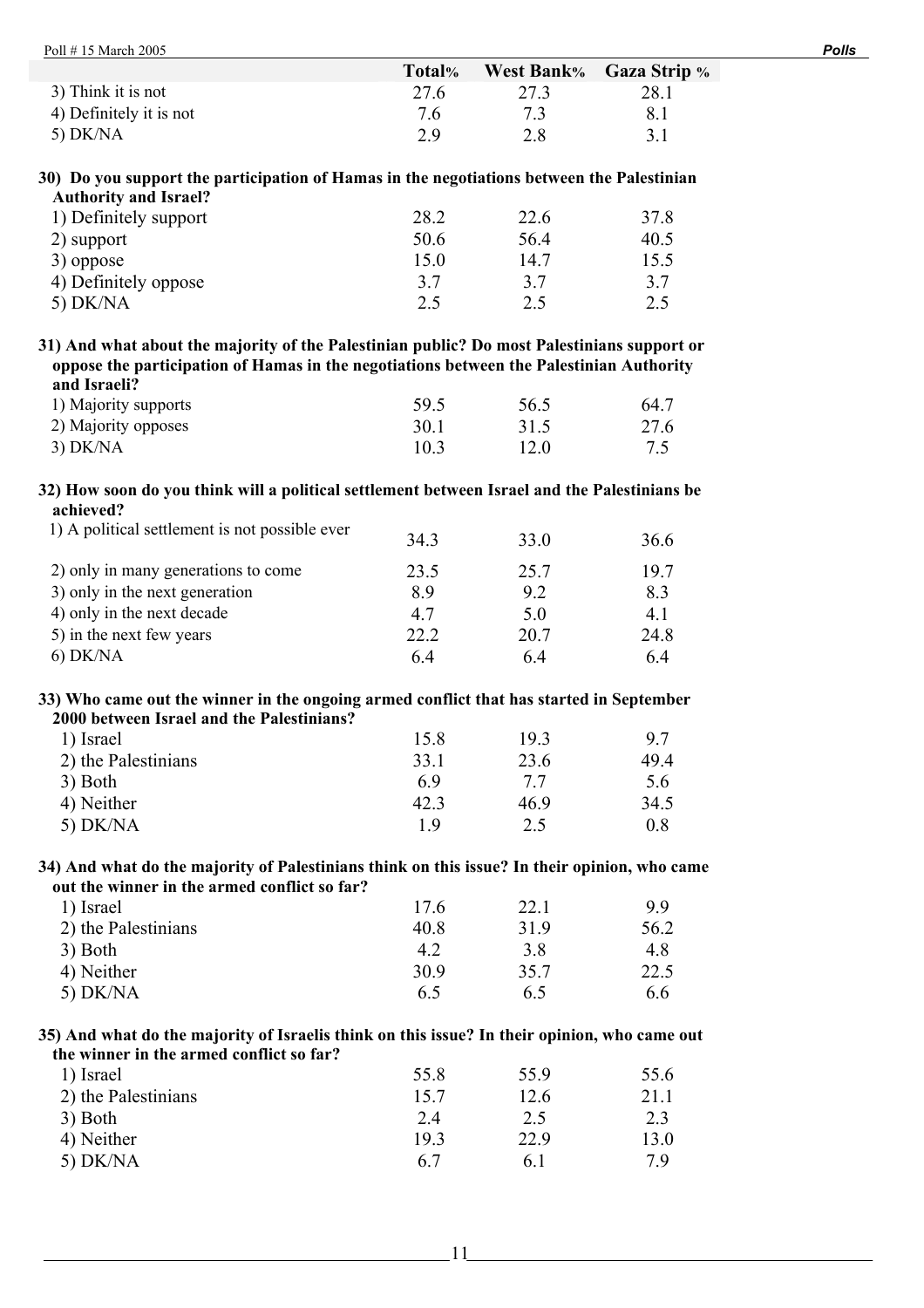| Poll #15 March 2005                                                                                                                                                                                |        |                   |                     | <b>Polls</b> |
|----------------------------------------------------------------------------------------------------------------------------------------------------------------------------------------------------|--------|-------------------|---------------------|--------------|
|                                                                                                                                                                                                    | Total% | <b>West Bank%</b> | <b>Gaza Strip %</b> |              |
| 36) Do you believe that armed confrontations so far has helped achieve Palestinian national                                                                                                        |        |                   |                     |              |
| and political rights in ways that negotiations could not achieve?                                                                                                                                  |        |                   |                     |              |
| 1) Definitely yes                                                                                                                                                                                  | 19.6   | 14.7              | 28.1                |              |
| 2) Yes                                                                                                                                                                                             | 47.1   | 47.5              | 46.3                |              |
| 3) No                                                                                                                                                                                              | 25.2   | 29.1              | 18.4                |              |
| 4) Definitely no                                                                                                                                                                                   | 5.5    | 5.3               | 5.8                 |              |
| 5) $DK/NA$                                                                                                                                                                                         | 2.7    | 3.4               | 1.4                 |              |
| 37) Do you support or oppose the mutual cease fire which has been reached with Israel?                                                                                                             |        |                   |                     |              |
| 1) Definitely support                                                                                                                                                                              | 20.1   | 15.0              | 28.9                |              |
| 2) Support                                                                                                                                                                                         | 62.7   | 64.4              | 59.7                |              |
| 3) Oppose                                                                                                                                                                                          | 13.4   | 15.8              | 9.3                 |              |
| 4) Definitely oppose                                                                                                                                                                               | 2.8    | 3.2               | 2.1                 |              |
| $5)$ DK/NA                                                                                                                                                                                         | 1.0    | 1.6               | 0.0                 |              |
| 38) Two weeks ago, a bombing attack took place in Tel Aviv leading to the death of four<br>Israelis and the injury of 50 others in front of a night club. Do you support or oppose this<br>attack? |        |                   |                     |              |
| 1) strongly support                                                                                                                                                                                | 6.5    | 6.7               | 6.2                 |              |
| 2) support                                                                                                                                                                                         | 22.6   | 23.6              | 20.9                |              |
| 3) oppose                                                                                                                                                                                          | 53.3   | 53.6              | 52.9                |              |
| 4) strongly oppose                                                                                                                                                                                 | 13.8   | 11.9              | 17.1                |              |
| 5) DK/NA                                                                                                                                                                                           | 3.7    | 4.2               | 2.9                 |              |
| 39) The PA is currently taking steps, such as arrests, to prevent attacks like this one in Tel<br>Aviv and to punish those who committed it. Do you support or oppose these steps?                 |        |                   |                     |              |
| 1) strongly support                                                                                                                                                                                | 7.1    | 6.4               | 8.3                 |              |
| 2) support                                                                                                                                                                                         | 33.3   | 35.1              | 30.2                |              |
| 3) oppose                                                                                                                                                                                          | 44.0   | 43.2              | 45.5                |              |
| 4) strongly oppose                                                                                                                                                                                 | 12.5   | 11.6              | 14.0                |              |
| 5) DK/NA                                                                                                                                                                                           | 3.1    | 3.7               | 2.1                 |              |
| 40) Do you support or oppose a return to negotiations with Israel on a comprehensive<br>settlement to the conflict?                                                                                |        |                   |                     |              |

| 1) Definitely support | 16.8 | 12.5 | 24.2 |
|-----------------------|------|------|------|
| 2) Support            | 67.5 | 704  | 62.6 |
| 3) Oppose             | 12.0 | 12.4 | 11.4 |
| 4) Definitely oppose  | 2.4  | 2.9  | 14   |
| $5)$ DK/NA            | 14   | 19   | 0.4  |
|                       |      |      |      |

# **41) If a peace agreement is reached, and a Palestinian state is established and recognized by Israel, would you support or oppose the efforts to reach full reconciliation between Israel and the Palestinian state?**

| 1) Would strongly support | 15.2 | 10.8 | 22.7 |
|---------------------------|------|------|------|
| 2) Would support          | 65.9 | 703  | 58.5 |
| 3) Would oppose           | 12.6 | 134  | 11 2 |
| 4) Would strongly oppose  | 44   | 32   | 64   |
| 5) $DK/NA$                | 19   | 23   |      |

### **42) If a peace agreement is reached and a Palestinian state is established and recognized by Israel, how soon do you think full reconciliation between the two people will be achieved?**

| The MAT TEAL II AGAIN WAS LATER THAT THE THROUGH MILLION AND LINE AND ALLA DAMAGEMENT WAS MATTED LAT |      |      |      |
|------------------------------------------------------------------------------------------------------|------|------|------|
| 1) Reconciliation is not possible ever                                                               | 33.7 | 32.3 | 36.2 |
| 2) Only in many generations to come                                                                  | 21.5 | 22.4 | 19.8 |
| 3) Only in the next generation                                                                       | 12.7 | 13.4 | 11.6 |
| 4) Only in the next decade                                                                           | 71   | 7.8  | 5.8  |
| 5) In the next few years                                                                             | 17.0 | 16.4 | 18.0 |
| $6)$ DK/NA                                                                                           | 80   | 77   | 87   |
|                                                                                                      |      |      |      |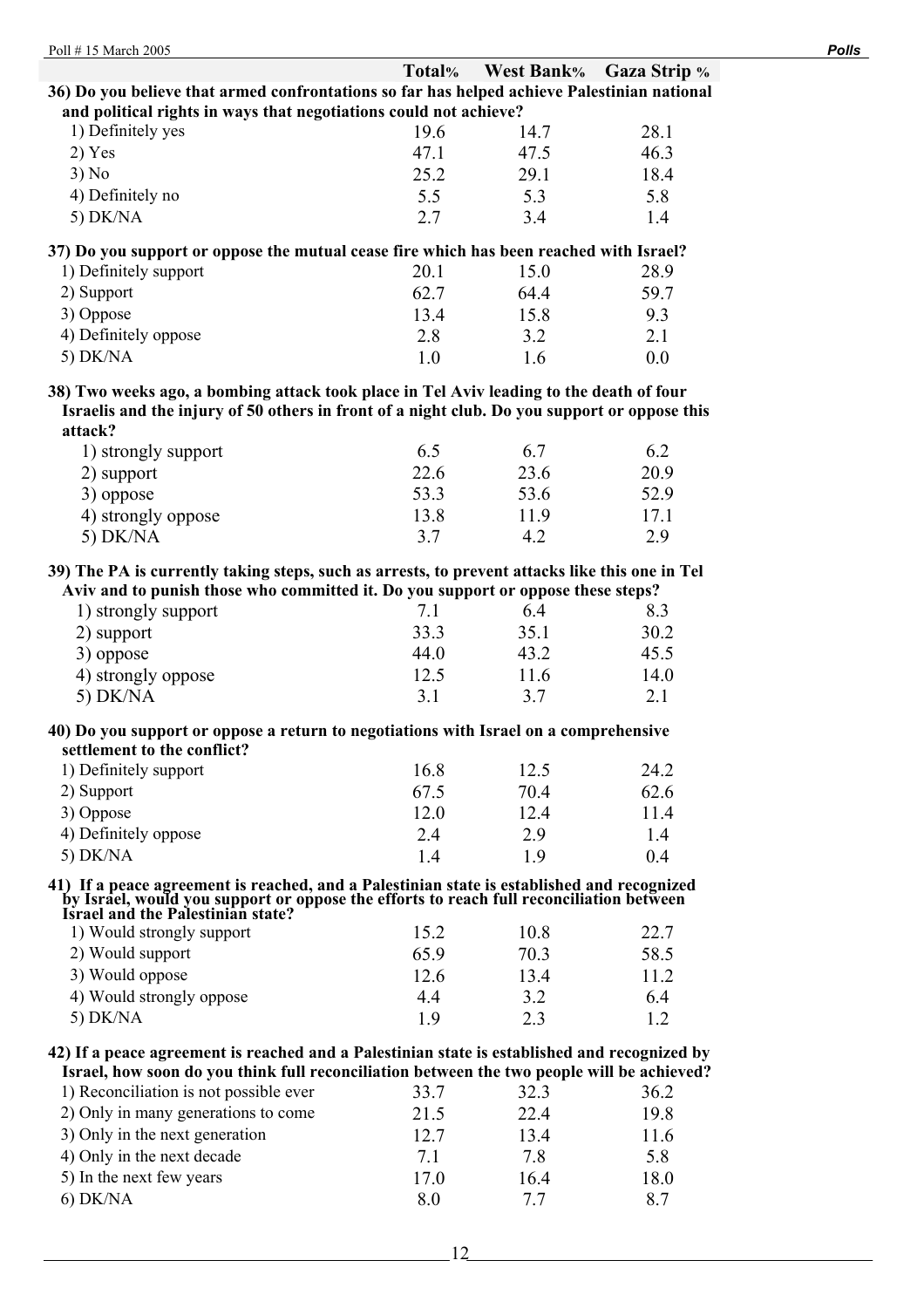|                                                                                               | Total% | <b>West Bank%</b> | <b>Gaza Strip</b> % |
|-----------------------------------------------------------------------------------------------|--------|-------------------|---------------------|
| 43) After reaching a peace agreement and the establishment of a Palestinian state that is     |        |                   |                     |
| recognized by Israel, the following are steps that may be taken in order to enhance           |        |                   |                     |
| normalization between the state of Israel and a Palestinian state. For each of the            |        |                   |                     |
| suggested steps please tell me whether you support or oppose it:                              |        |                   |                     |
| 43-1) Open borders to free movement of people and goods                                       |        |                   |                     |
| 1) Strongly Support                                                                           | 30.4   | 27.7              | 35.1                |
| 2) Support                                                                                    | 59.0   | 61.4              | 54.8                |
| 3) Oppose                                                                                     | 7.6    | 8.0               | 6.8                 |
| 4) Strongly Oppose                                                                            | 1.7    | 1.6               | 1.9                 |
| 5) DK/NA                                                                                      | 1.2    | 1.3               | 1.0                 |
|                                                                                               |        |                   |                     |
| 43-2) Create joint economic institutions and ventures                                         |        |                   |                     |
| 1) Strongly Support                                                                           | 21.4   | 18.1              | 27.1                |
| 2) Support                                                                                    | 51.5   | 53.3              | 48.3                |
| 3) Oppose                                                                                     | 20.5   | 21.9              | 18.0                |
| 4) Strongly Oppose                                                                            | 4.9    | 4.6               | 5.6                 |
| 5) DK/NA                                                                                      | 1.7    | 2.2               | 1.0                 |
|                                                                                               |        |                   |                     |
| 43-3) Create joint political institutions designed eventually to lead to a confederate        |        |                   |                     |
| system                                                                                        |        |                   |                     |
| 1) Strongly Support                                                                           | 8.3    | 7.1               | 10.3                |
| 2) Support                                                                                    | 32.0   | 31.4              | 33.1                |
| 3) Oppose                                                                                     | 41.6   | 44.1              | 37.4                |
| 4) Strongly Oppose                                                                            | 13.7   | 12.5              | 15.9                |
| 5) $DK/NA$                                                                                    | 4.3    | 5.0               | 3.1                 |
|                                                                                               |        |                   |                     |
| 43-4) Take legal measures against incitement against the Israelis                             |        |                   |                     |
| 1) Strongly Support                                                                           | 5.7    | 4.2               | 8.3                 |
| 2) Support                                                                                    | 36.0   | 35.8              | 36.4                |
| 3) Oppose                                                                                     | 40.6   | 41.7              | 38.6                |
| 4) Strongly Oppose                                                                            | 13.3   | 13.7              | 12.8                |
| 5) DK/NA                                                                                      | 4.4    | 4.7               | 3.9                 |
| 43-5) Adopt a school curriculum that recognizes Israel and teaches school children not to     |        |                   |                     |
| demand return of all Palestine to the Palestinians                                            |        |                   |                     |
| 1) Strongly Support                                                                           | 2.8    | 2.0               | 4.1                 |
|                                                                                               | 10.5   | 10.8              | 10.1                |
| 2) Support                                                                                    | 48.4   |                   | 44.6                |
| 3) Oppose                                                                                     |        | 50.5              |                     |
| 4) Strongly Oppose                                                                            | 35.6   | 33.7              | 38.8                |
| 5) DK/NA                                                                                      | 2.7    | 3.0               | 2.3                 |
| 44) And on a personal level, would you, under conditions of peace, invite a Israeli colleague |        |                   |                     |
| or acquaintance to visit you in your home?                                                    |        |                   |                     |
| 1) definitely yes                                                                             | 7.4    | 7.0               | 8.1                 |
| 2) Yes                                                                                        | 26.1   | 30.0              | 19.4                |
| 3) No                                                                                         | 38.3   | 41.0              | 33.7                |
| 4) Definitely no                                                                              | 26.6   | 20.0              | 37.8                |
| 5) DK/NA                                                                                      | 1.7    | 2.0               | 1.0                 |
|                                                                                               |        |                   |                     |
| 45) And would you, under conditions of peace, visit an Israeli colleague or acquaintance in   |        |                   |                     |
| his home?                                                                                     |        |                   |                     |
| 1) Definitely yes                                                                             | 7.1    | 6.1               | 8.9                 |
| $2)$ Yes                                                                                      | 25.7   | 29.5              | 19.2                |
| 3) No                                                                                         | 39.1   | 41.8              | 34.5                |
| 4) Definitely no                                                                              | 26.5   | 20.7              | 36.6                |
| 5) DK/NA                                                                                      | 1.5    | 1.9               | 0.8                 |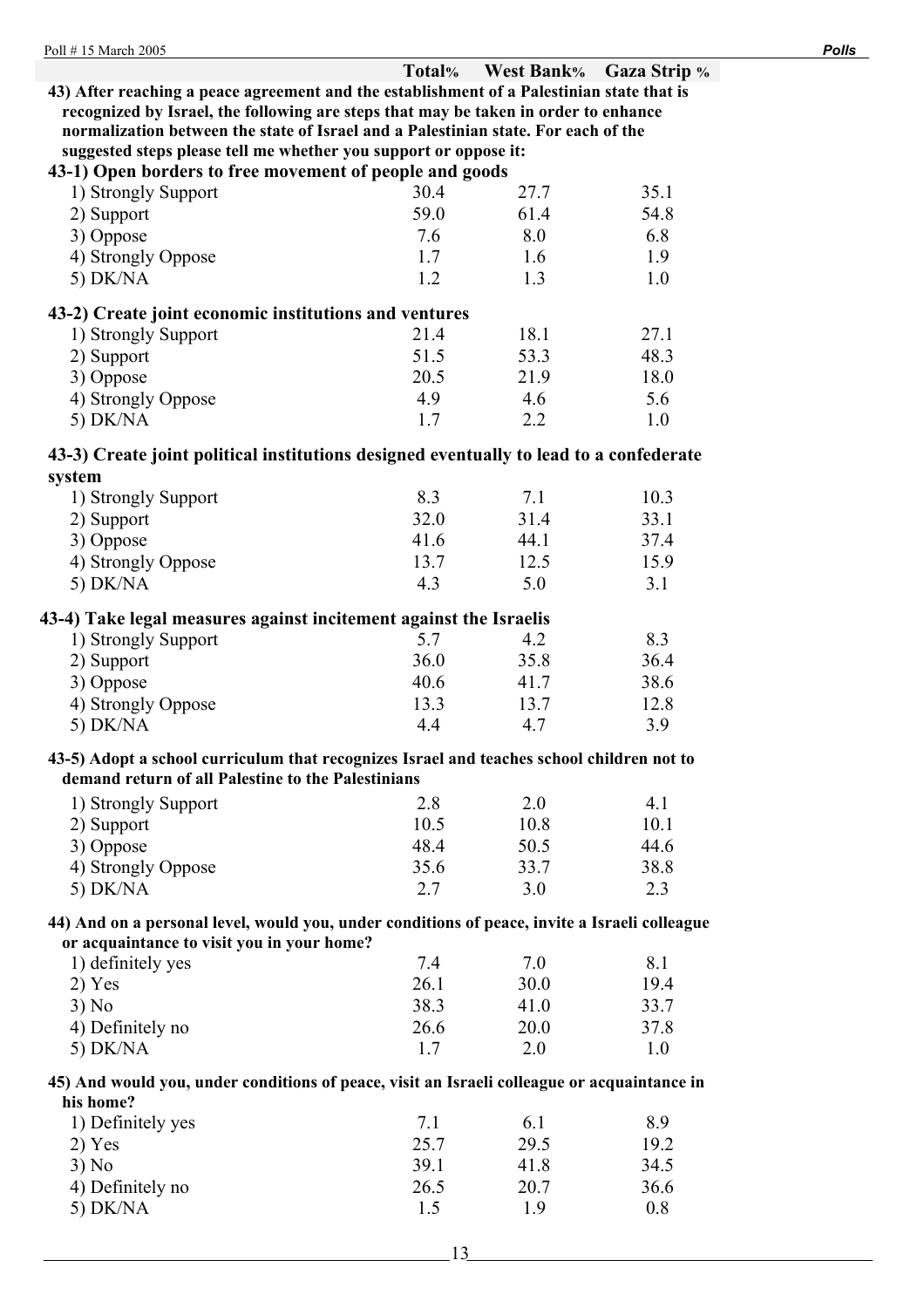| Poll #15 March 2005                                                                                                                                                                                                                                                                                                                                                                     |             |                   |                     | <b>Polls</b> |
|-----------------------------------------------------------------------------------------------------------------------------------------------------------------------------------------------------------------------------------------------------------------------------------------------------------------------------------------------------------------------------------------|-------------|-------------------|---------------------|--------------|
|                                                                                                                                                                                                                                                                                                                                                                                         | Total%      | <b>West Bank%</b> | <b>Gaza Strip %</b> |              |
| 46) In your opinion, is lasting peace possible between Israelis and Palestinians?                                                                                                                                                                                                                                                                                                       |             |                   |                     |              |
| 1) Definitely possible                                                                                                                                                                                                                                                                                                                                                                  | 3.1         | 1.3               | 6.2                 |              |
| 2) Possible                                                                                                                                                                                                                                                                                                                                                                             | 27.2        | 28.8              | 24.6                |              |
| 3) Impossible                                                                                                                                                                                                                                                                                                                                                                           | 39.7        | 44.1              | 32.0                |              |
| 4) Definitely impossible                                                                                                                                                                                                                                                                                                                                                                | 27.2        | 22.9              | 34.7                |              |
| 5) $DK/NA$                                                                                                                                                                                                                                                                                                                                                                              | 2.7         | 2.9               | 2.5                 |              |
| 47) And what about the majority of Israelis, do they, in your opinion, believe that lasting<br>peace is possible between Israelis and Palestinians?<br>1) Definitely they do<br>2) They do                                                                                                                                                                                              | 3.6<br>27.3 | 2.5<br>28.5       | 5.4<br>25.2         |              |
|                                                                                                                                                                                                                                                                                                                                                                                         | 45.9        | 47.1              | 43.8                |              |
| 3) They do not                                                                                                                                                                                                                                                                                                                                                                          |             |                   |                     |              |
| 4) Definitely they do not                                                                                                                                                                                                                                                                                                                                                               | 15.8        | 12.7              | 21.1                |              |
| 5) $DK/NA$                                                                                                                                                                                                                                                                                                                                                                              | 7.4         | 9.1               | 4.5                 |              |
| 48) In your opinion, should the US increase or decrease its involvement in trying to solve<br>the Israeli Palestinian conflict                                                                                                                                                                                                                                                          |             |                   |                     |              |
| 1) Sould greatly increase its involvement                                                                                                                                                                                                                                                                                                                                               | 68.5        | 64.6              | 75.2                |              |
| 2) Should somewhat increase its<br>involvement                                                                                                                                                                                                                                                                                                                                          | 10.3        | 11.3              | 8.7                 |              |
| 3) Should somewhat decrease its<br>involvement                                                                                                                                                                                                                                                                                                                                          | 6.1         | 7.7               | 3.3                 |              |
| 4) Should greatly decrease its involvement                                                                                                                                                                                                                                                                                                                                              | 9.1         | 9.2               | 8.9                 |              |
| 5) $DK/NA$                                                                                                                                                                                                                                                                                                                                                                              | 6.1         | 7.3               | 3.9                 |              |
| 49) In your view, will the second Bush administration be more or less supportive of Israel<br>during the next four years?                                                                                                                                                                                                                                                               |             |                   |                     |              |
| 1) Certainly will be more supportive                                                                                                                                                                                                                                                                                                                                                    | 65.0        | 61.9              | 70.5                |              |
| 2) Think it wil be more supportive                                                                                                                                                                                                                                                                                                                                                      | 13.6        | 16.6              | 8.5                 |              |
| 3) Think will not change                                                                                                                                                                                                                                                                                                                                                                | 6.4         | 5.9               | 7.2                 |              |
| 4) Think will be less supportive                                                                                                                                                                                                                                                                                                                                                        | 8.5         | 7.9               | 9.5                 |              |
| 5) Definitely will be less supportive                                                                                                                                                                                                                                                                                                                                                   | 2.4         | 3.5               | 0.6                 |              |
| $6)$ DK/NA                                                                                                                                                                                                                                                                                                                                                                              | 4.0         | 4.2               | 3.7                 |              |
| 50) In the past, two serious attempts were made to reach an agreement between Israel and<br>the Palestinians which failed: the Oslo process in 1993, and the Camp-David summit in<br>2000. I am going to read you now some reasons offered for the failure of the Oslo<br>process. For each reason tell me whether you strongly agree, agree, disagree, or<br>stronglydisagree with it. |             |                   |                     |              |
| 50-1) The Oslo process failed because it was a partial, stage by stage process, rather than a                                                                                                                                                                                                                                                                                           |             |                   |                     |              |
| comprehensive solution of all issues at once, and thus created an incentive to disrupt it                                                                                                                                                                                                                                                                                               |             |                   |                     |              |
| 1) Strongly agree                                                                                                                                                                                                                                                                                                                                                                       | 23.4        | 21.2              | 27.1                |              |
| 2) Agree                                                                                                                                                                                                                                                                                                                                                                                | 50.5        | 53.7              | 45.0                |              |
| 3) Disagree                                                                                                                                                                                                                                                                                                                                                                             | 15.2        | 13.3              | 18.4                |              |
| 4) Strongly disagree                                                                                                                                                                                                                                                                                                                                                                    | 3.2         | 2.9               | 3.7                 |              |
| 5) $DK/NA$                                                                                                                                                                                                                                                                                                                                                                              | 7.8         | 9.0               | 5.8                 |              |
| 50-2) The Oslo process failed because Israel was not forthcoming enough and continued to<br>build settlements                                                                                                                                                                                                                                                                           |             |                   |                     |              |

| 34.4 | 32.4 | 38.0 |
|------|------|------|
| 53.9 | 56.5 | 49.6 |
| 5.1  | 4.1  | 6.8  |
| 18   | 13   | 2.7  |
| 4.7  | 58   | 2.9  |
|      |      |      |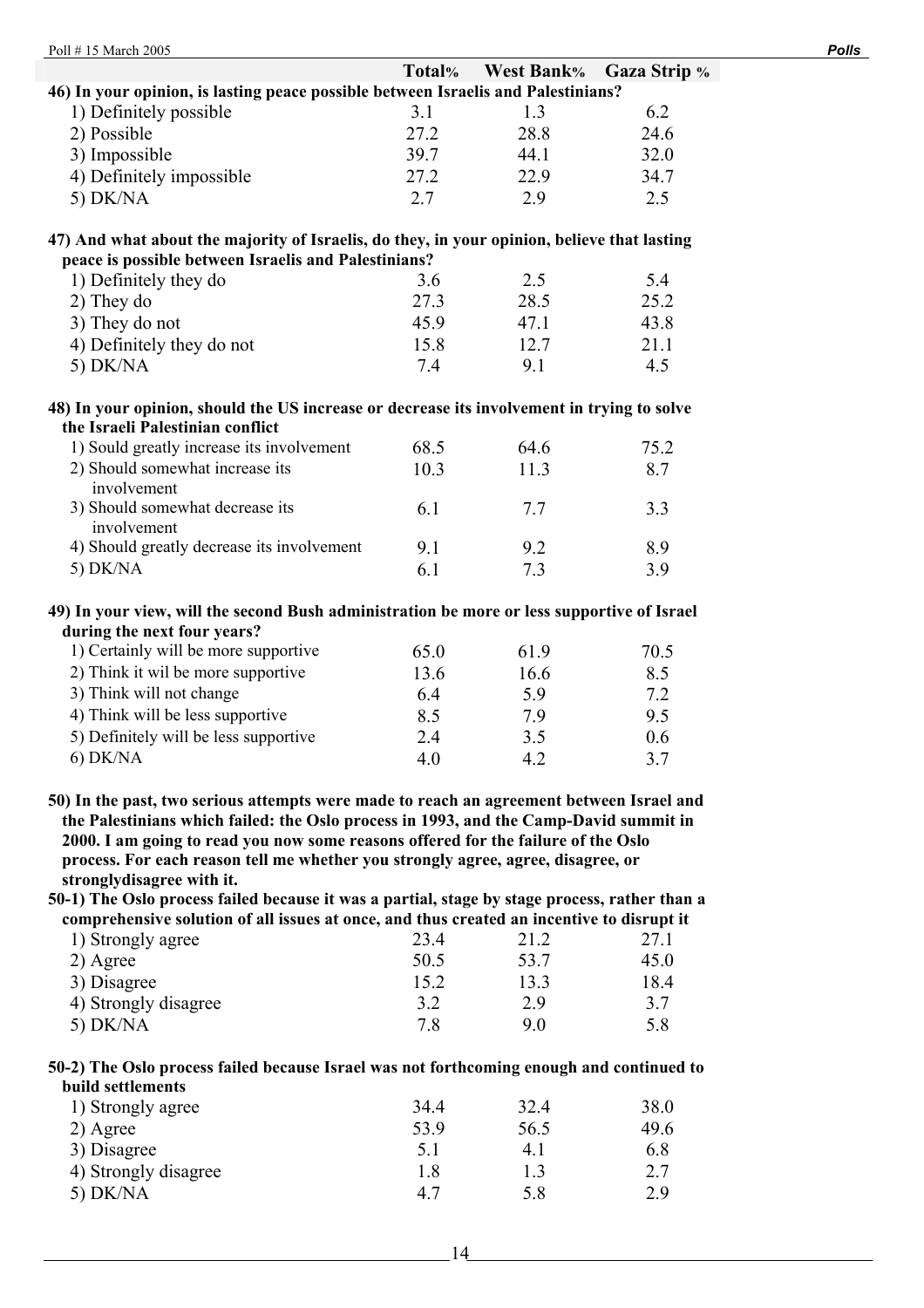|                                                                                            | Total% | <b>West Bank%</b> | <b>Gaza Strip %</b> |  |  |
|--------------------------------------------------------------------------------------------|--------|-------------------|---------------------|--|--|
| 50-3) The Oslo process failed because Palestinians were not forthcoming enough and         |        |                   |                     |  |  |
| maintained the use of violence                                                             |        |                   |                     |  |  |
| 1) Strongly agree                                                                          | 8.0    | 6.5               | 10.5                |  |  |
| 2) Agree                                                                                   | 26.9   | 26.7              | 27.3                |  |  |
| 3) Disagree                                                                                | 44.3   | 45.7              | 41.9                |  |  |
| 4) Strongly disagree                                                                       | 15.0   | 13.9              | 16.9                |  |  |
| 5) DK/NA                                                                                   | 5.8    | 7.2               | 3.3                 |  |  |
| 51) And of the above reasons, which was the most important one for the failing of the Oslo |        |                   |                     |  |  |
| process?                                                                                   |        |                   |                     |  |  |
| 1) The process failed because the partial<br>and stage design encouraged its<br>disruption | 32.5   | 33.8              | 30.4                |  |  |
| 2) The process failed because Israel<br>continued building settlements                     | 54.4   | 52.6              | 57.4                |  |  |
| 3) The process failed because the<br>Palestinians continued to use violence                | 5.1    | 4.4               | 6.2                 |  |  |
| $4)$ DK/NA                                                                                 | 8.0    | 9.1               | 6.0                 |  |  |
| 52) And which was the second most important reason for the failure of the Oslo procees?    |        |                   |                     |  |  |
| 1) The process failed because the partial<br>and stage design encouraged its<br>disruption | 42.4   | 40.6              | 54.7                |  |  |
| 2) The process failed because Israel<br>continued building settlements                     | 35.5   | 37.5              | 32.0                |  |  |
| 3) The process failed because the<br>Palestinians continued to use violence                | 10.5   | 10.1              | 11.2                |  |  |
| $4)$ DK/NA                                                                                 | 11.5   | 11.8              | 11.0                |  |  |

**53) I am going to read to you now some reasons offered for the failure of the Camp-David summit between Barak and Arafat in 2000. For each reason tell me whether you strongly agree, agree, disagree, or stronglydisagree with it.** 

### **53-1) The summit failed because the problems were too numerous and the differences too big to be solved all at once**

| 1) Strongly agree    | 22.9 | 22.0 | 24.6 |
|----------------------|------|------|------|
| 2) Agree             | 53.9 | 55.5 | 51.2 |
| 3) Disagree          | 12.9 | 116  | 15.1 |
| 4) Strongly disagree | 2.1  | 1.8  | 2.7  |
| 5) $DK/NA$           | 8.1  | Q    | 6.4  |

## **53-2) The summit failed because Barak yielded much less than he claimed he did**

| 29.6 | 28.7 | 31.2 |
|------|------|------|
| 54.0 | 55.0 | 52.3 |
| 79   |      | 93   |
| L.5  | 1.6  |      |
| 7.0  |      | 5.8  |
|      |      |      |

### **53-3) The summit failed because Arafat did not seriously intend to reach a final and comprehensive settlement with Israel**

| 1) Strongly agree    | 6.8  | 5.6  | 89   |
|----------------------|------|------|------|
| 2) Agree             | 15.6 | 15.1 | 16.5 |
| 3) Disagree          | 46.7 | 47 1 | 46.1 |
| 4) Strongly disagree | 23.1 | 22.7 | 23.8 |
| 5) $DK/NA$           | 77   | 95   | 4.8  |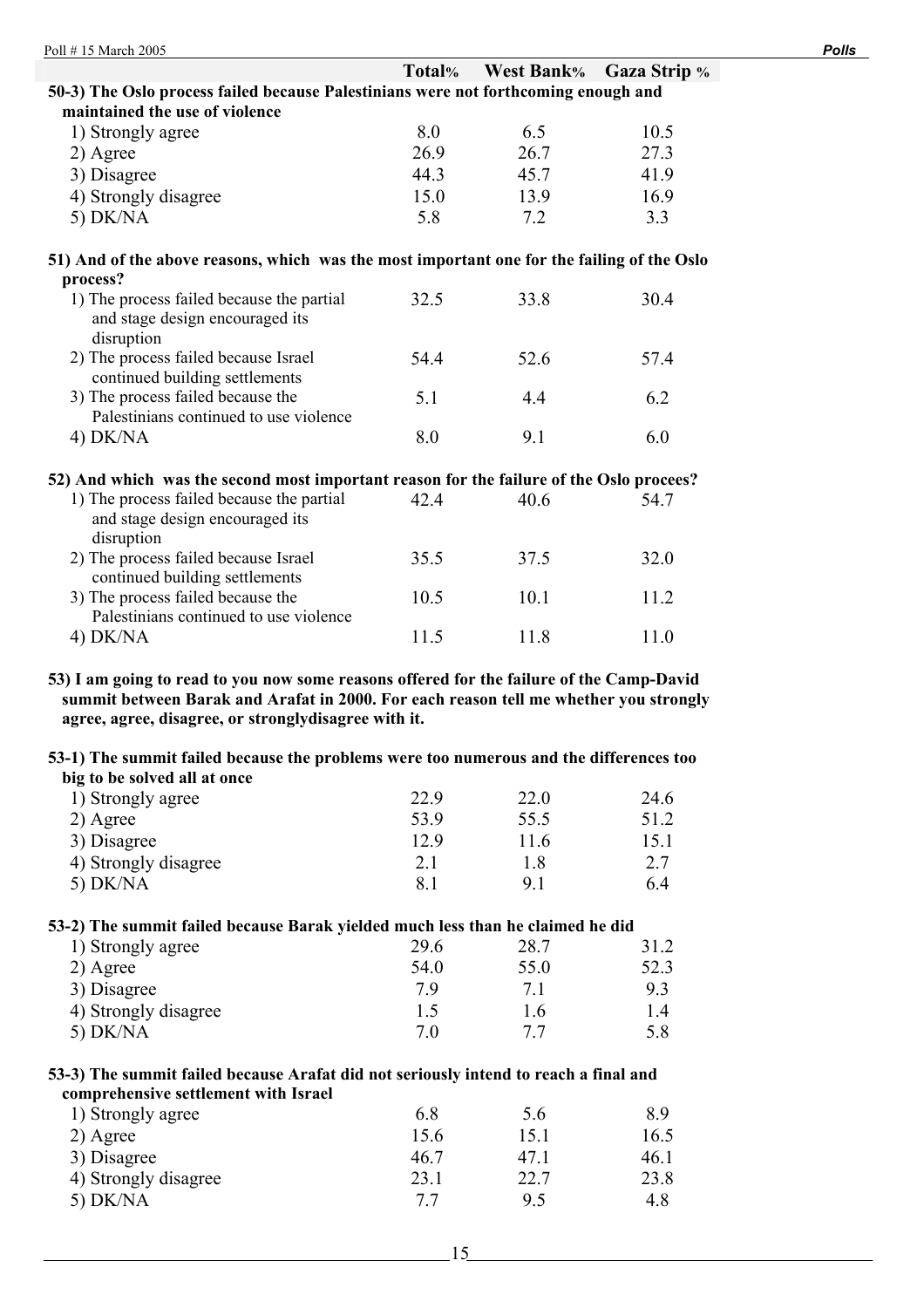|                                                                                                  | Total%               | <b>West Bank%</b> | <b>Gaza Strip</b> % |
|--------------------------------------------------------------------------------------------------|----------------------|-------------------|---------------------|
| 54) Of the above reasons, which was the most important one for the failure of of the Camp-       |                      |                   |                     |
| David summit?                                                                                    |                      |                   |                     |
| 1) The summit failed because the                                                                 | 36.0                 | 38.7              | 31.4                |
| differences were too big to be solved                                                            |                      |                   |                     |
| all at once                                                                                      |                      |                   |                     |
| 2) The summit failed because Barak did                                                           | 50.2                 | 47.5              | 54.8                |
| yield enough                                                                                     |                      |                   |                     |
| 3) The summit failed because Arafat                                                              | 4.6                  | 3.8               | 6.0                 |
| did not seriously intend to reach a                                                              |                      |                   |                     |
| final agreement                                                                                  |                      |                   |                     |
| $4)$ DK/NA                                                                                       | 9.1                  | 10.0              | 7.6                 |
|                                                                                                  |                      |                   |                     |
| 55) And which was the second most important reason for the failure of the Camp-David             |                      |                   |                     |
| summit?                                                                                          |                      |                   |                     |
| 1) The summit failed because the                                                                 | 45.5                 | 43.2              | 49.6                |
| differences were too big to be solved                                                            |                      |                   |                     |
| all at once                                                                                      |                      |                   |                     |
| 2) The summit failed because Barak did                                                           | 35.9                 | 38.8              | 30.8                |
| yield enough                                                                                     |                      |                   |                     |
| 3) The summit failed because Arafat                                                              | 6.0                  | 4.8               | 8.1                 |
| did not seriously intend to reach a                                                              |                      |                   |                     |
| final agreement                                                                                  |                      |                   |                     |
| $4)$ DK/NA                                                                                       | 12.5                 | 13.1              | 11.4                |
|                                                                                                  |                      |                   |                     |
| 56) Would you say that these days your security and safety, and that of your family, is          |                      |                   |                     |
| assured or not assured?                                                                          |                      |                   |                     |
| 1) Completely assured                                                                            | 3.5                  | 1.4               | 7.0                 |
| 2) Assured                                                                                       | 26.1                 | 16.3              | 43.0                |
| 3) Not assured                                                                                   | 52.5                 | 60.3              | 39.3                |
| 4) Not assured at all                                                                            | 17.3                 | 21.1              | 10.7                |
| 5) DK/NA                                                                                         | 0.5                  | 0.8               | 0.0                 |
|                                                                                                  |                      |                   |                     |
| 57) There are internal and external calls for wide and fundamental domestic reforms and          |                      |                   |                     |
| changes in the institutions and authorities of the Palestinian Authority. Do you support         |                      |                   |                     |
| or oppose these calls?                                                                           |                      |                   |                     |
| 1) Strongly support                                                                              | 33.7                 | 28.5              | 42.6                |
| 2) Support                                                                                       | 57.7                 | 61.8              | 50.6                |
| 3) Oppose                                                                                        | 5.5                  | 6.0               | 4.8                 |
| 4) Strongly oppose                                                                               | 2.0                  | 2.4               | 1.2                 |
| 5) DK/NA                                                                                         | 1.1                  | 1.3               | 0.8                 |
|                                                                                                  |                      |                   |                     |
| 58) Do you think that there is corruption in PA institutions?                                    |                      |                   |                     |
| $1)$ Yes                                                                                         | 86.5                 | 85.6              | 88.2                |
| 2) No                                                                                            | 8.2                  | 8.8               | 7.2                 |
| $3)$ DK/NA                                                                                       | 5.1                  | 5.6               | 4.1                 |
|                                                                                                  |                      |                   |                     |
| 59) If yes, Will this corruption in PA institutions increase, decrease or remain as it is in the |                      |                   |                     |
| future?                                                                                          |                      |                   |                     |
| 1) Will increase                                                                                 | 34.0                 | 36.4              | 29.9                |
| 2) Will remain as it is<br>3) will decrease                                                      | 16.5<br>$\lambda$ 17 | 19.6<br>361       | 11.3<br>510         |
|                                                                                                  |                      |                   |                     |